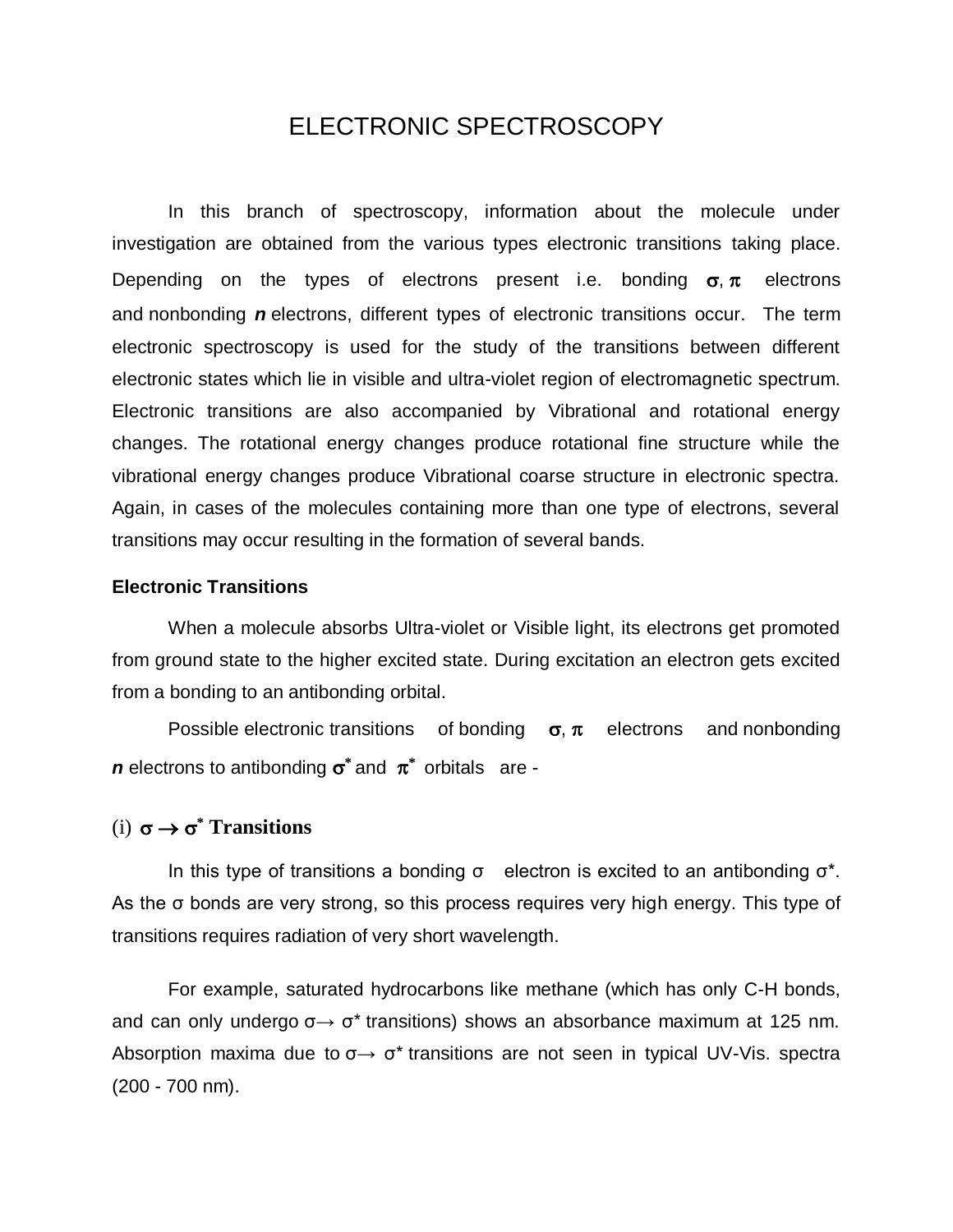## (ii) **n** → **σ\* Transitions**

In this type of transitions a non-bonding n electron is excited to an antibonding  $\sigma^*$ orbital. These transitions usually need lesser energy than  $\sigma \rightarrow \sigma^*$  transitions. They can be initiated by light whose wavelength lies in the range 150 - 250 nm.

For example, Saturated compounds containing atoms with non-bonding electrons i.e. lone pairs are capable of showing  $n \rightarrow \sigma^*$  transitions. Organic compounds undergoing this type of transitions are halides, alcohols, ethers, aldehydes, ketones, amines etc.

The absorption maxima of such transitions depend on the electronegativity of the atom containing the lone pair of electrons. If we observe the absorption maxima of  $CH<sub>3</sub>Cl$  and CH<sub>3</sub>I, it can be seen that the absorption maxima of CH<sub>3</sub>CI is around 174 nm while the absorption maxima of CH<sub>3</sub>I is around 260 nm. This is because chlorine being more electronegative than iodine, it takes higher energy (lower wavelength) for exciting the non-bonding electrons. The molar extinction co-efficient ( $\epsilon_{\text{max}}$ ) for the molecule is found to be higher in which the  $n \rightarrow \sigma^*$  transition takes place readily. Thus out of CH<sub>3</sub>Cl and CH3I, CH3I will have higher molar extinction co-efficient.

Similarly, amines absorb at higher wavelength in comparison to alcohols as oxygen is more electronegative than nitrogen. Hence,  $\varepsilon_{\text{max}}$  of amines are higher than the alcohols.

### (iii) **π**→ **π\* Transitions**

In this type of transitions  $\pi$  electrons are excited to antibonding  $\pi^*$  orbital. These transitions require lesser energy than  $n \rightarrow \sigma^*$  transitions and hence radiation of longer wavelength can also initiate such transitions.

For example, molecules containing π electrons (unsaturated centres i.e. double or triple bonds and also aromatic rings) show  $\pi \rightarrow \pi^*$  transitions. Organic compounds undergoing this type of transitions are alkenes, alkynes, aldehydes, ketones, cyanides,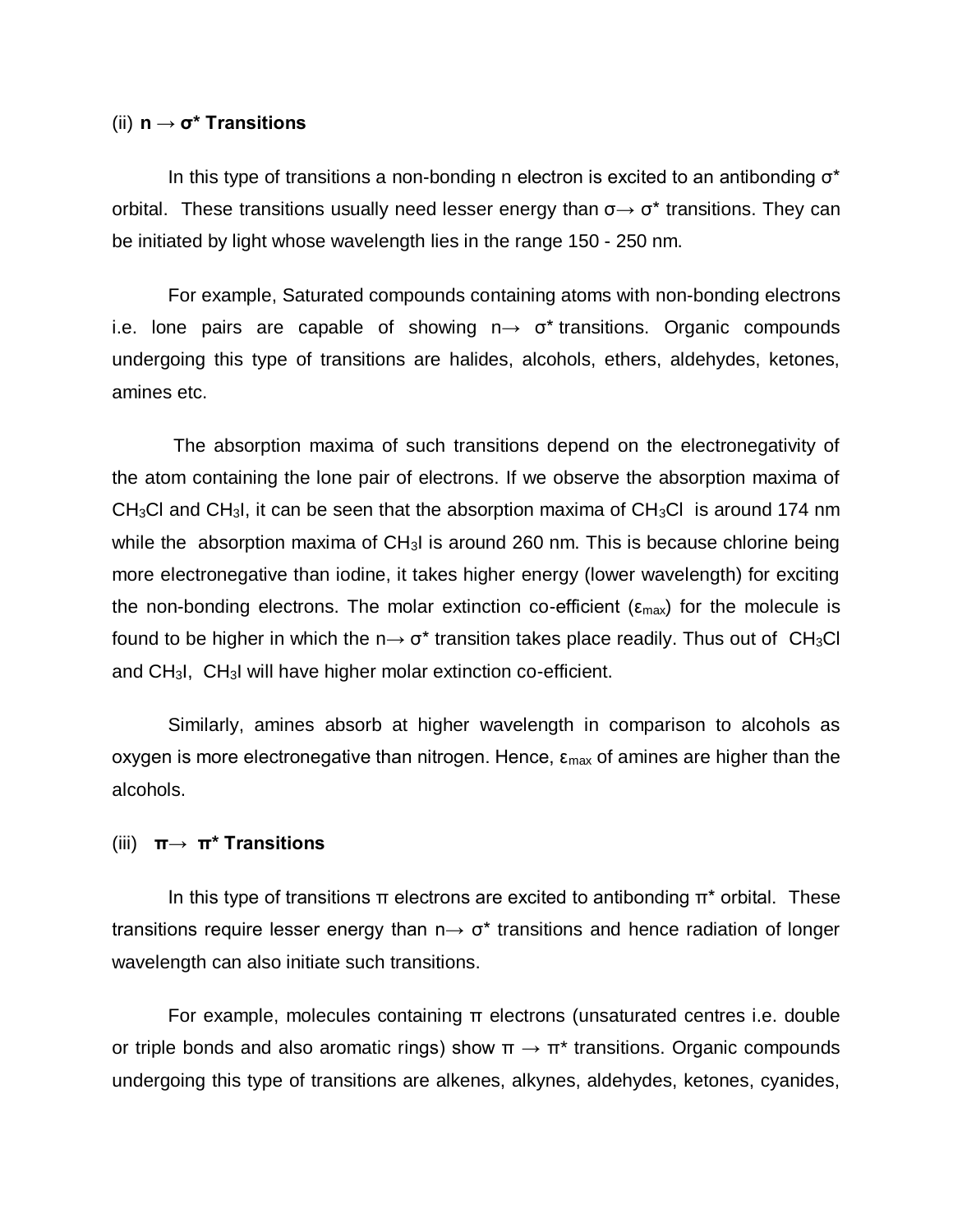azo compounds etc. The introduction of alkyl groups to the unsaturated centres increases the wavelength of absorption by 3-5 nm per alkyl group.

### (iv) **n**→ **π\* Transitions**

In this type of transitions non-bonding **n** electrons are excited to antibonding **π\*** orbital. This type of transitions requires least amount of energy out of all the electronic transitions.

For example, the compounds which involves nonbonding n electrons and **π** electrons show both  $\pi \rightarrow \pi^*$  and  $n \rightarrow \pi^*$  transitions. Compounds undergoing this type of transitions are Carbonyl compounds, Nitriles, C=S, N=N, etc. The low energy  $n \rightarrow \pi^*$ transition occur at longer wavelength than  $\pi \rightarrow \pi^*$  transition. Usually shorter wavelength transitions are more intense.

The energy order for various transitions can be shown as  $-$ 

$$
\sigma{\rightarrow\sigma^{\star}>\mathsf{n}{\rightarrow\sigma^{\star}>\pi\rightarrow\pi^{\star}>\mathsf{n}{\rightarrow\pi^{\star}}}
$$

Various types of electronic transitions occurring in ultra-violet and visible spectroscopy are shown in **Figure 3.1**.



Fig.3.1 Types of electronic transitions

#### **Selection Rule for Electronic Transitions**

There are mainly two selection rules which should be followed for an electronic transition to occur. These are -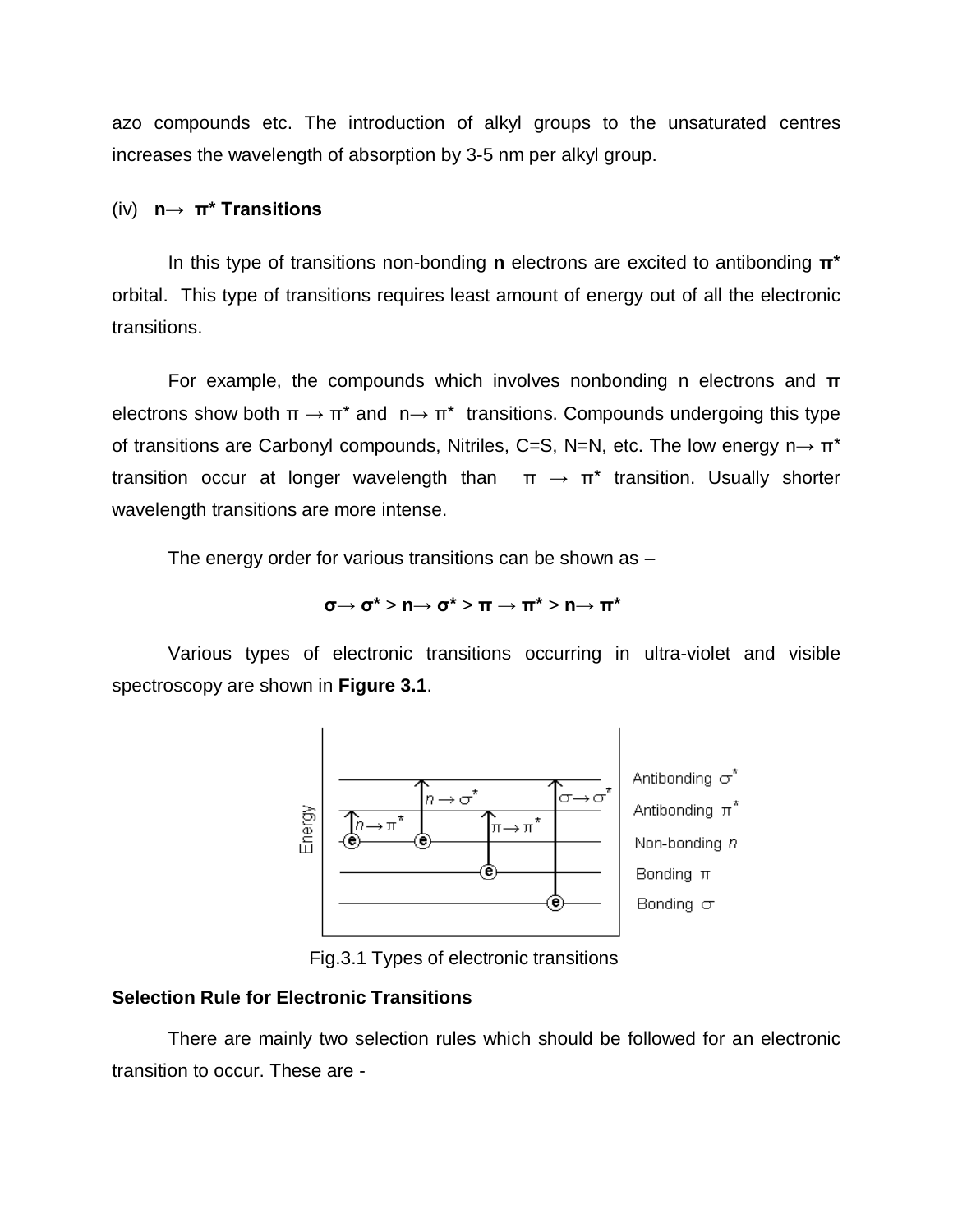#### **Laporte Selection Rule**

According to this rule, the only allowed transitions are those which involve a change in parity i.e. gerade  $\rightarrow$  ungerade (g $\rightarrow$  u) and ungerade  $\rightarrow$  gerade (u $\rightarrow$  g) are allowed while gerade→ gerade (g→ g) and ungerade→ ungerade (u→ u) are forbidden.

### **Spin Selection Rule**

According to this rule, the only allowed transitions are those which involve no change in spin state i.e. transitions from singlet  $\rightarrow$  singlet and triplet  $\rightarrow$  triplet are allowed while transitions from singlet  $\rightarrow$  triplet and triplet  $\rightarrow$  singlet are forbidden.

#### **Born-Oppenheimer Approximation**

This approximation was proposed in 1927, in the early period of quantum mechanics, by Max Born and J. Robert Oppenheimer and is still indispensable in quantum chemistry.

In this approximation (**Born-Oppenheimer approximation**), it is assumed that the motion of nucleus and electrons in a molecule can be separated. Mathematically, the total wave function ( $\Psi_{total}$ ) can be written as a product of electronic and nuclear components i.e.

$$
\Psi_{\text{total}} = \Psi_{\text{electronic}} \times \Psi_{\text{nuclear}}
$$

The complication that arisen while solving for the total wave function, was simplified by Born and Oppenheimer in their approximation. In Born-Oppenheimer approximation two simple steps were used to solve for the  $\Psi_{total}$ .

In the first step, nuclei are fixed at a certain configuration (usually equilibrium configuration) and then the electronic Schrödinger equation is solved to get the wavefunction Ψ<sub>electronic</sub> which depends only on electrons.

In the second step, the nuclear equation is solved to get the wavefunction  $\Psi_{\text{nuclear}}$ which depends only on nuclei.

Application of Born-Oppenheimer approximation can be discussed taking benzene as an example. Benzene contains 12 nuclei and 42 electrons. It has a total of 162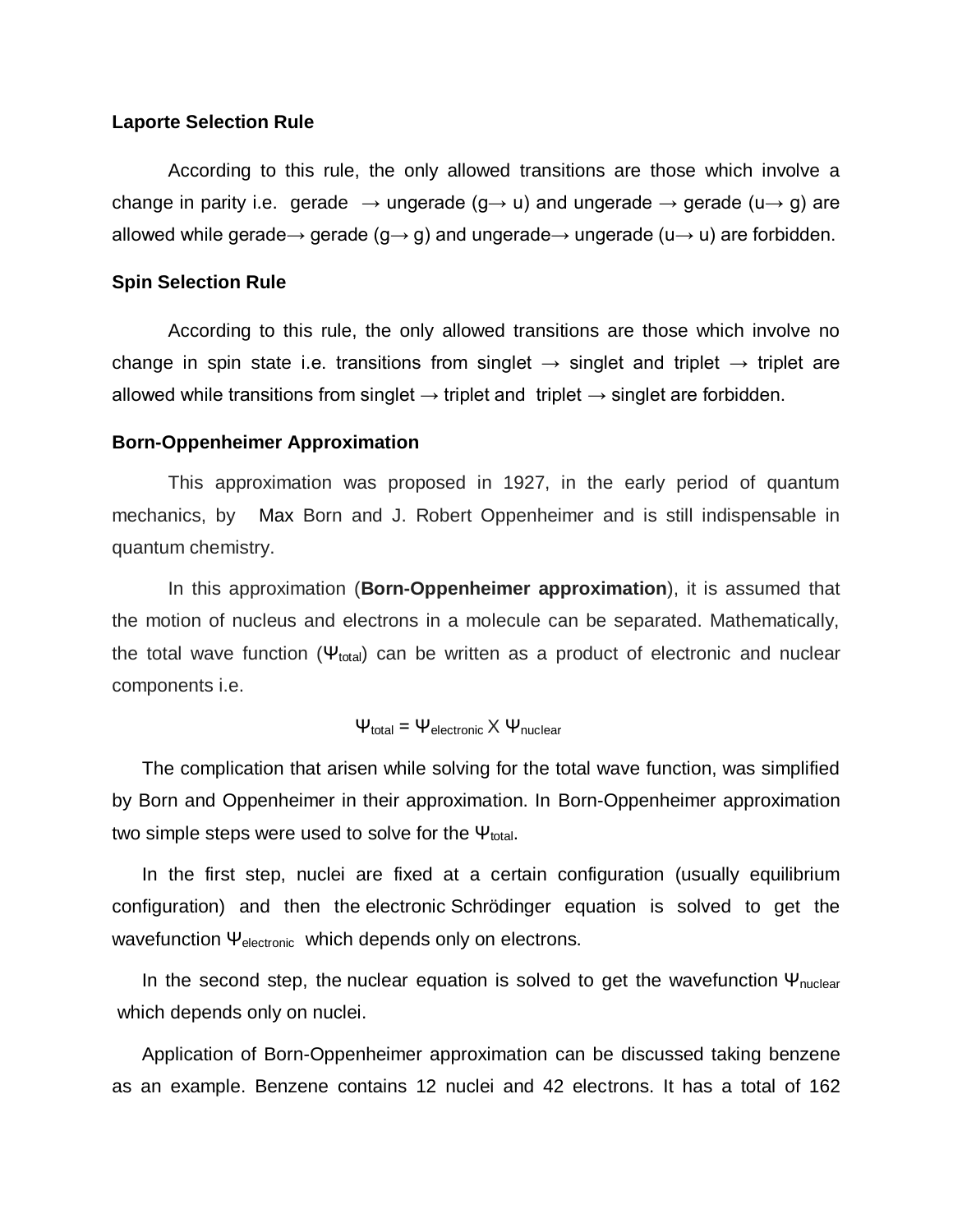variables (12x3=36 for the nuclei and 42x3=126 for the electrons). In order to obtain the energy and wavefunction of this molecule, it is necessary to solve the time independent Schrodinger equation. For benzene, this equation is a partial differential eigen value equation in 162 variables that contain the spatial coordinates of the electrons and the nuclei. During solution, in the first step, the nuclei are fixed in equilibrium configuration and then the electronic wavefunction is solved ( $\Psi_{\text{electronic}}$ ). As the nuclei are fixed, so, the wavefunction depends only on 126 electronic coordinates. In the second step only the nuclei is considered, so, the wavefunction depends only on 36 nuclear coordinates. In this way the solution was made simpler in Born-Oppenheimer approximation.

This approximation is an important tool for quantum chemistry as well as molecular spectroscopy. Under this approximation, it is quite easier to get the wavefunctions for large molecules, on the otherhand, if this approximation is not considered then only the wavefunction of the lightest molecule i.e.  $H_2$  can be solved. The success of the BO approximation is due to the large difference between the masses of the nuclei and the electrons.

### **Vibrational Coarse Structure**

The electronic, Vibrational and rotational energies of a molecule are completely independent of each other and hence the total energy of a molecule may be given as –

$$
E_{total} = E_{electronic} + E_{vibration} + E_{rotation}
$$
 J

In terms of wave numbers, the above equation may be written as  $-$ 

$$
\epsilon
$$
 total =  $\epsilon$  electronic +  $\epsilon$  vibration +  $\epsilon$  rotation cm<sup>-1</sup>........(3.1)

Thus, a change in total energy of the molecule may be written as –

$$
\Delta \varepsilon
$$
 total =  $\Delta \varepsilon$  electronic +  $\Delta \varepsilon$  vibration +  $\Delta \varepsilon$  rotation cm<sup>-1</sup>

The approximate magnitude of changes generated by the electronic, Vibrational and rotational energies are –

$$
\Delta \epsilon_{\text{ electronic}} \approx \Delta \epsilon_{\text{vibration}} \times 10^3 \approx \Delta \epsilon_{\text{ rotation}} \times 10^6
$$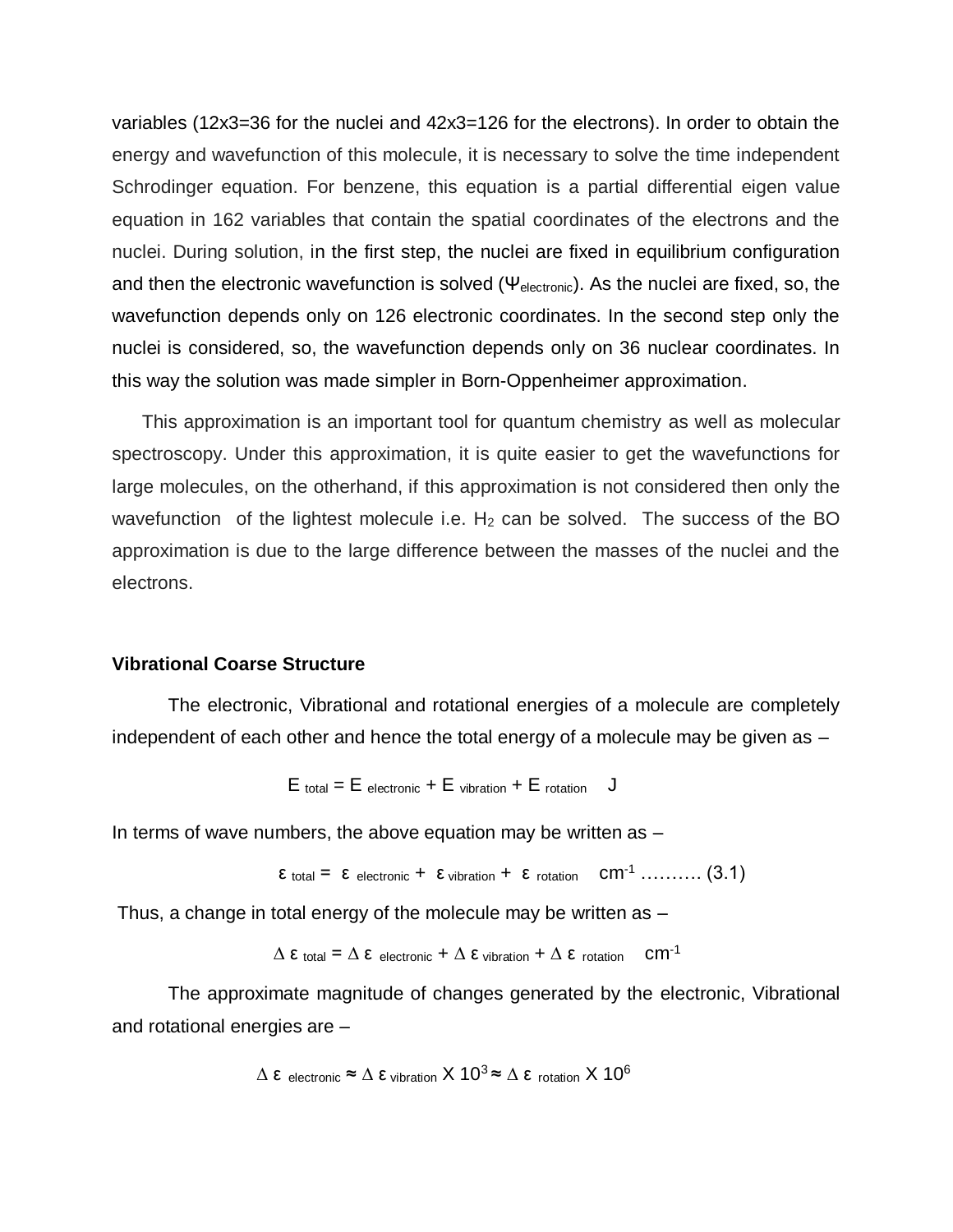From the above magnitudes, it can be mentioned here that the Vibrational changes will produce a **coarse structure** while the rotational changes will produce a **fine structure** in the spectra of electronic transitions. Thus, in order to understand the **coarse structure** in the spectra of electronic transitions, it is important to ignore the rotational changes. Hence, without taking the rotational changes into consideration equation  $(1)$ , may be written as  $-$ 

ε total = ε electronic + ε vibration cm-1 …………………. (3.2)

Again the pattern of the Vibrational energy levels can be given as –

$$
Evibration = (v+1/2) \bar{\omega}_{e} - (v+1/2)^{2} \bar{\omega}_{e} X_{e} \text{ cm}^{-1} \dots \dots \dots \text{ (3)}
$$

Where  $v = 0.1, 2, 3, \ldots$ ...

 $\overline{\omega}_{e}$  is the oscillation frequency expressed in wavenumbers also called Vibrational wavenumber

 $X<sub>e</sub>$  is the corresponding anharmonicity constant

Combining equation (3.2) and (3.3), we can write,

$$
\varepsilon_{\text{total}} = \varepsilon_{\text{electronic}} + (v+1/2) \bar{\omega}_{\text{e}} - (v+1/2)^2 \bar{\omega}_{\text{e}} x_{\text{e}} \text{ cm}^{-1} \dots \dots \dots (4)
$$

For two arbitrary values of  $ε$  electronic (ε" electronic and  $ε$ ' electronic) the Vibrational coarse structure of the band formed during electronic absorption from the ground state (v" = 0) to higher states (v') are shown in **Figure 3.2**. From the figure, it is clear that the spacing between the upper Vibrational levels are smaller than that between the lower, this is because an excited electronic state generally corresponds to a weaker bond in a molecule and hence a smaller Vibrational wavenumber  $(\bar{w}_e)$ . The spacing between the lines decreases with increase in frequency, this is due to anharmonicity of the upper state vibration which causes the excited Vibrational levels to converge.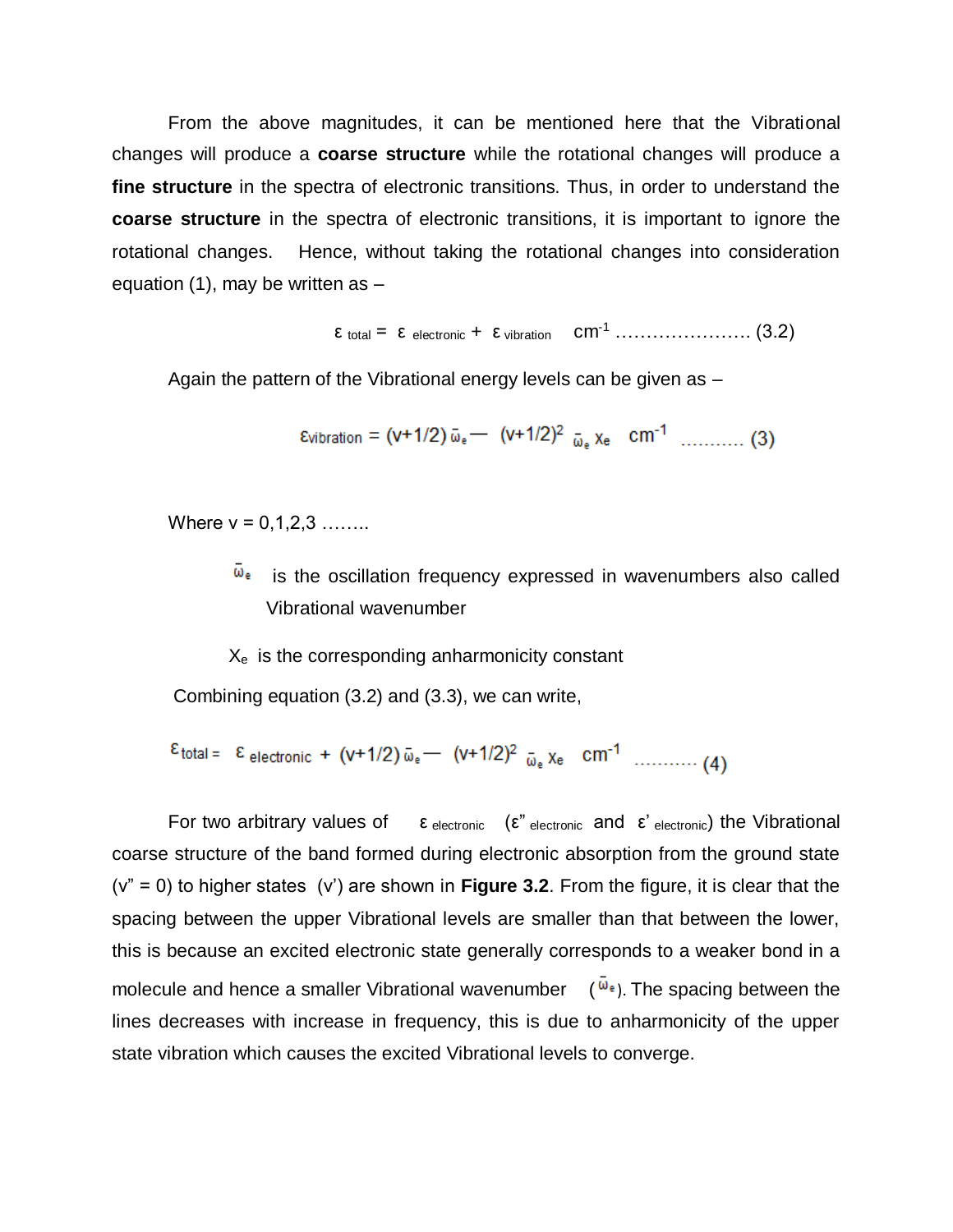Conventionally, the transitions are represented as  $(v',v'')$  i.e.  $(0,0),(1,0)$ ,  $(2,0)$  etc. under high resolution, the lines formed from different transitions are seen as separate lines, however, under low resolution, a set of lines appear as diffused and broad and hence such a set is called a band. Moreover, in a set of lines as the values of v' increases by one unit, so, such a set of lines is also called a v' **progression**.

The study of a band spectrum enables one to get the values of Vibrational wavenumber and anharmonicity constant for both the ground as well as excited electronic state and also the separation between the electronic states.



Fig.3.2 Vibrational coarse structure of the band formed during electronic absorption

### **Franck-Condon Principle**

The Franck-Condon Principle describes the intensities of vibronic transitions or the absorption or emission of a photon. Vibronic transitions are the simultaneous changes in electronic and vibrational energy levels of a molecule due to the absorption or emission of a photon of the appropriate energy. During an electronic transition, a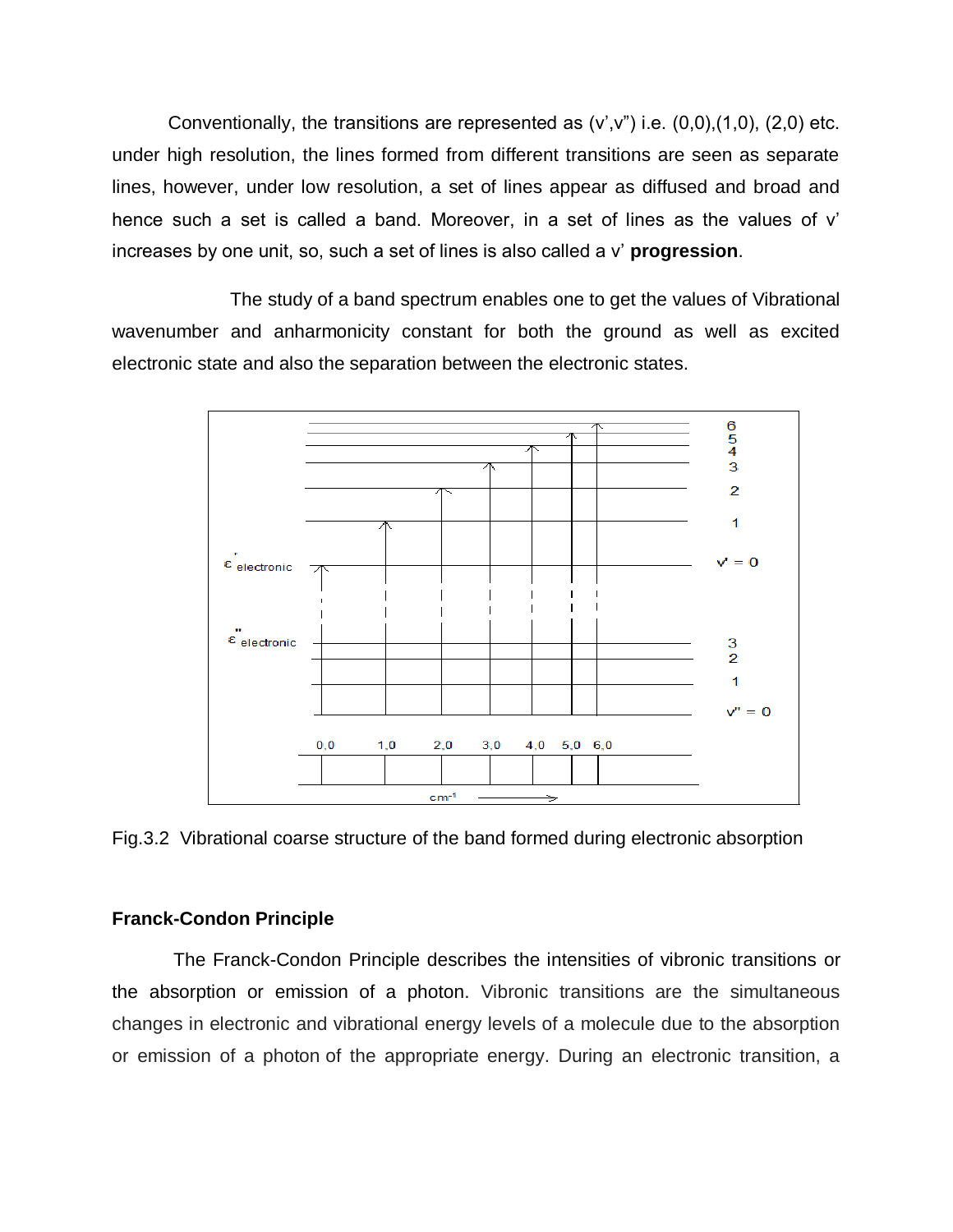change from one vibrational energy level to another will be more likely to take place if the two vibrational wave functions overlap more significantly.

As the mass of the nuclei are quite larger than that of the electrons and electronic transitions take place quite faster, so, the nuclear configuration almost remains same during the transition. Thus, the Franck-Condon Principle may be stated as –

*An electronic transition takes place so rapidly that a molecule undergoing vibration does not change its internuclear distance significantly during the transition.*

Moreover, it may be mentioned here that the most intense vibronic transition is one in which the excited Vibrational state lies vertically above the ground Vibrational state. However, transitions to the other Vibrational levels also occur, but in that cases the intensity of the transitions are found to be quite lower. To understand this fact, let us consider four cases –

### **Case I**

In this case the upper electronic state  $(\varepsilon')$  is having slightly less equilibrium internuclear distance  $(r_e)$  than the lower

electronic state  $(\varepsilon)$ . Here the transition that occurs vertically is from  $(v<sup>n</sup> = 0)$  to (v'=2). So, the most intense line will be (2,0), because in this transition the internuclear distance does not change (**Figure 3.3**).



Fig.3.3 Transition in which upper state internuclear distance is less than the lower state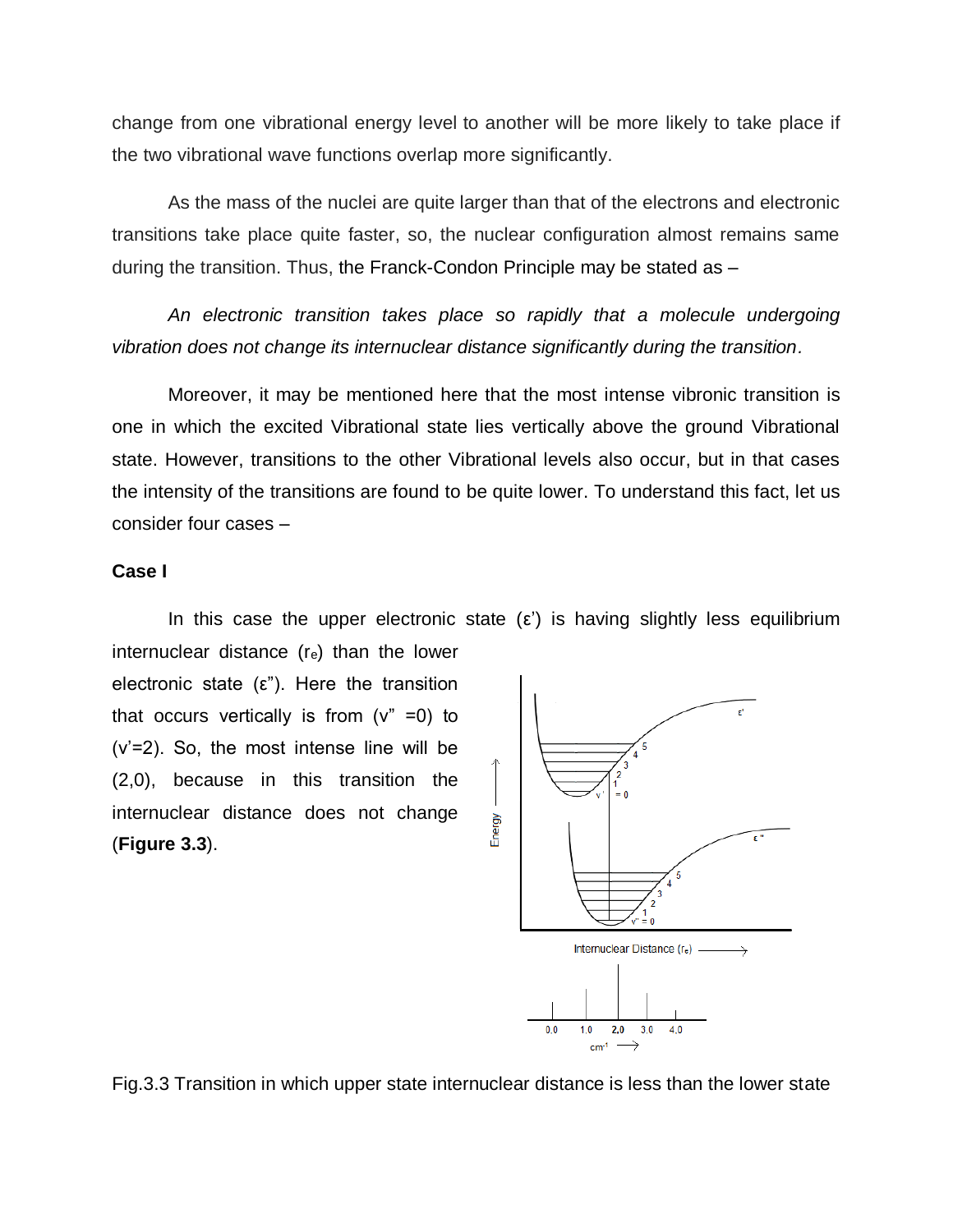# **Case II**

In this case the upper electronic state  $(\epsilon')$  is having the same equilibrium internuclear distance (re) as the lower electronic state ( $\varepsilon$ "). Here the transition that occurs vertically is from ( $v'' = 0$ ) to ( $v' = 0$ ). So, the most intense line will be (0,0), because in this transition the internuclear distance does not change (**Figure 3.4**).



Fig.3.4 Transition in which the internuclear distances are same for both upper and lower state

## **Case III**

In this case the upper electronic state  $(\varepsilon')$  is having slightly more equilibrium internuclear distance (re) than the lower electronic state ( $\varepsilon$ "). Here the transition that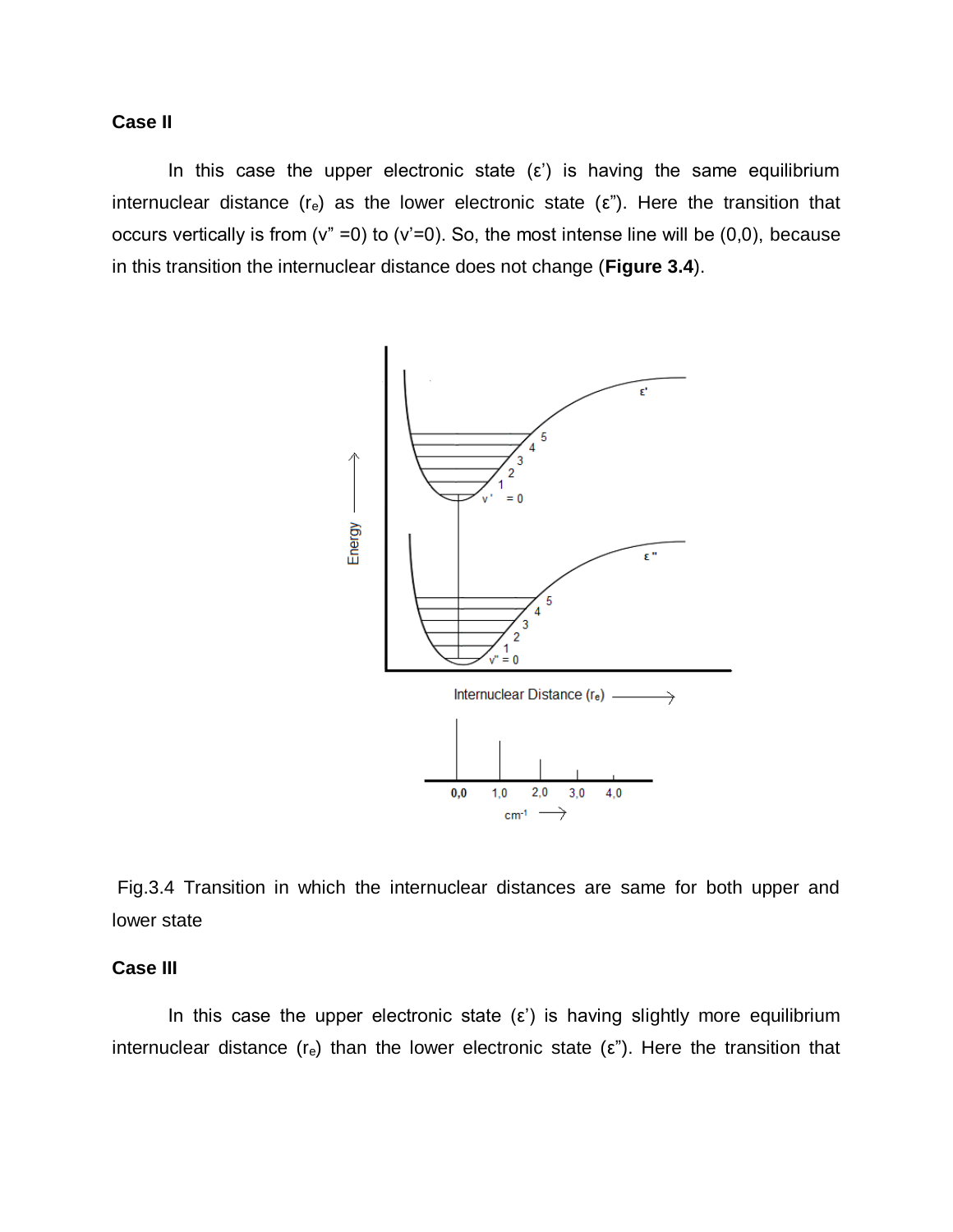occurs vertically is from ( $v'' = 0$ ) to ( $v' = 2$ ). So, the most intense line will be (2,0), because in this transition the internuclear distance does not change (**Figure 3.5**).



Fig.3.5 Transition in which upper state internuclear distance is greater than the lower state

## **Case IV**

In this case the upper electronic state  $(\epsilon)$  is having considerably more equilibrium internuclear distance  $(r_e)$  than the lower electronic state  $(\epsilon)$ . In this case the observation is somewhat different than that already discussed in the above three cases. Here the Vibrational level to which a transition takes place has a quite high v' value (to get a vertical transition). Moreover, in this case transitions may take place to a state in which the excited molecule has energy in excess of its own dissociation energy. As a result the molecule will dissociate into its constituent atoms without any vibrations. Since the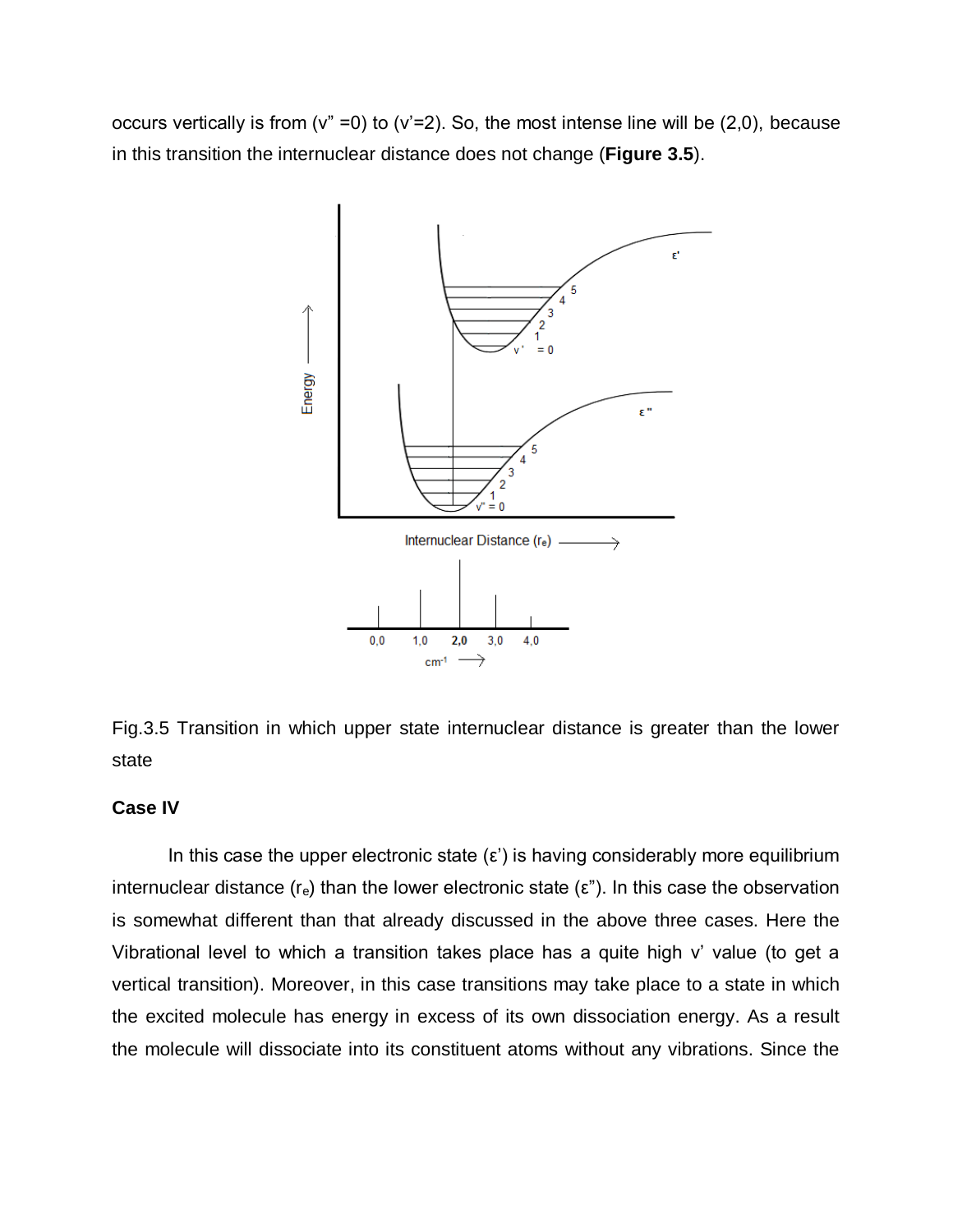atoms formed may take up any value of kinetic energy, so, transitions are not quantized and results in the formation of a **continuum** (**Figure 3.6**).



Fig.3.6 Transition in which upper state internuclear distance is considerably greater than the lower state

**Problem 3.1:** Using the Franck-Condon principle, explain why the intensities of the vibrational lines associated with electronic transitions differ. **[GU 2016]**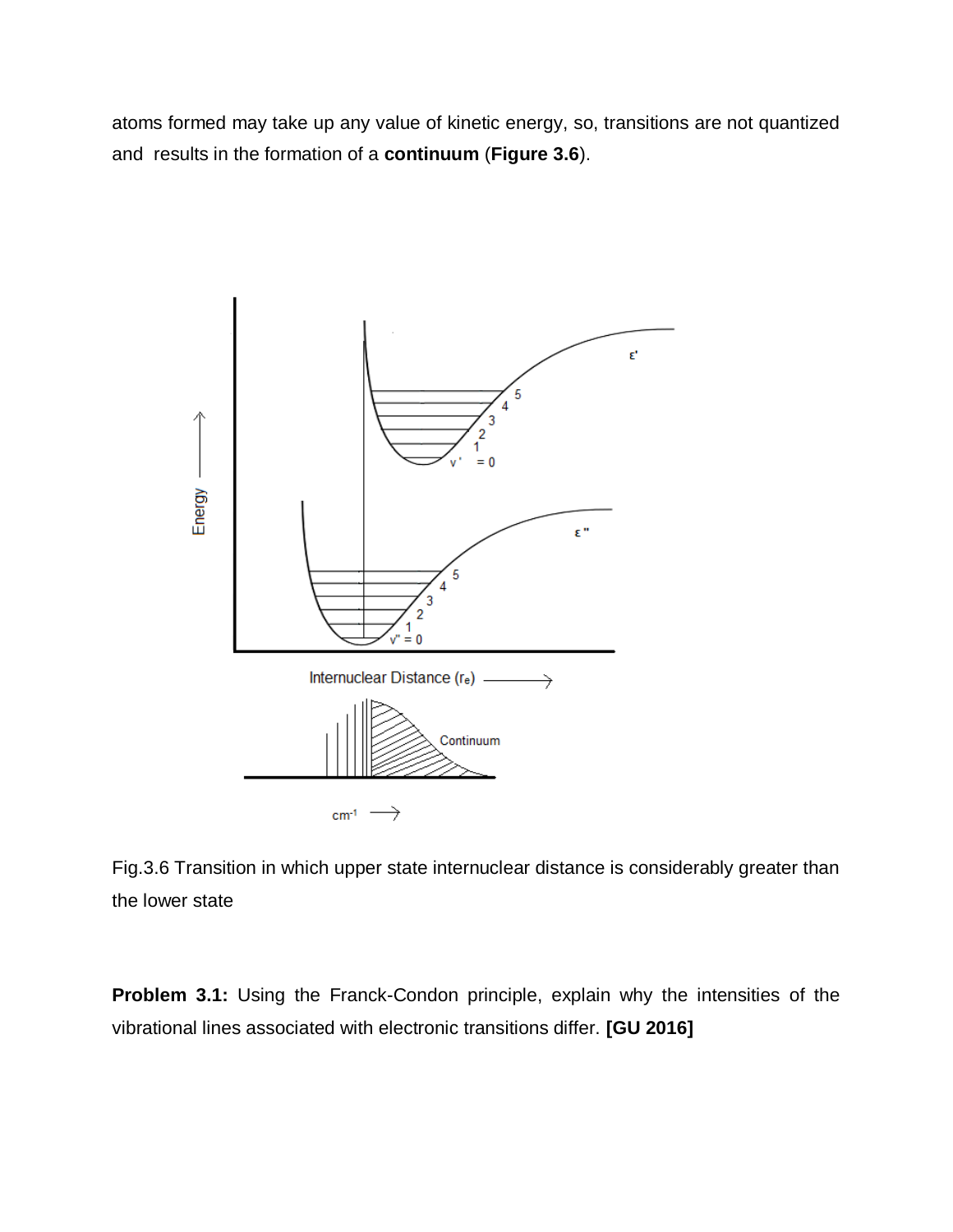**Problem 3.2:** Discuss Franck-Condon principle to explain intensities of vibronic transitions due to absorption or emission of a photon of appropriate energy. **[GU 2014]**

**Problem 3.3:** State and explain Franck-Condon principle. Discuss how this principle is applicable to explain the intensity distribution of vibrational bands in electronic transition. **[GU 2013]**

# **Structure Elucidation by Electronic Spectroscopy**

# **Chromophore**

When an electron jumps from a ground state to an excited state, it absorbs radiation of appropriate wavelength. But it is important to note that the nuclei associated with the electrons, play an important role in determining the wavelength of absorbed radiation. The nuclei of an atom determine the strength with which the electrons are bound and hence influence the energy spacing between ground and excited states. Hence, the characteristic energy of a transition and the wavelength of radiation absorbed are properties of a group of atoms rather than that of electrons. The group of atoms responsible for the absorption is called a chromophore.

Thus, *the isolated covalently bonded group that shows a characteristic absorption in the ultra-violet or visible region is known as chromophore.*

Examples of some chromophores with transition and maximum wavelength of absorption are shown in **Table 3.1**.

| Chromophore       | Transition              | Absorption                          |  |  |
|-------------------|-------------------------|-------------------------------------|--|--|
|                   |                         | Maxima, $\lambda_{\text{max}}$ (nm) |  |  |
|                   |                         |                                     |  |  |
| $R_2$ -C=C- $R_2$ | $\Pi \rightarrow \Pi^*$ | 175                                 |  |  |
| $R-C\equiv C-R$   |                         |                                     |  |  |
|                   | $\Pi \rightarrow \Pi^*$ | 170                                 |  |  |
|                   | $n\rightarrow$ $\pi^*$  | 285                                 |  |  |
| $R_2C=O$          | <br>π→π*                | 188                                 |  |  |

Table 3.1 Chromophores with type of transition and absorption Maxima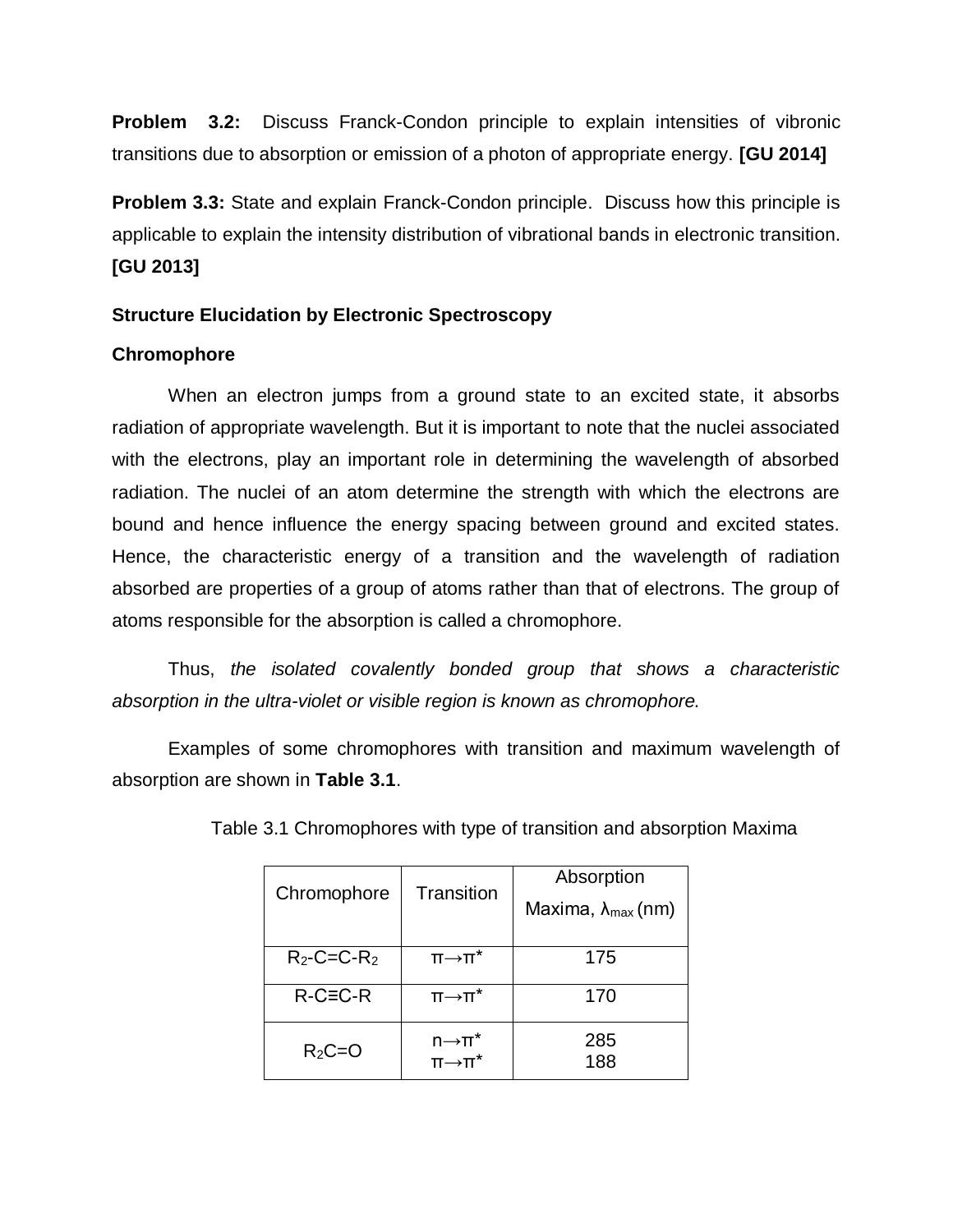|                        | $n\rightarrow$ $\pi^*$  | 290 |
|------------------------|-------------------------|-----|
| R-CHO                  | $\Pi \rightarrow \Pi^*$ | 190 |
| $R-NO2$                | $n\rightarrow \pi^*$    | 271 |
| R-COOH                 | $n\rightarrow \pi^*$    | 205 |
| $R$ -CONH <sub>2</sub> | $n\rightarrow \pi^*$    | 210 |
| R-COOR                 | $n\rightarrow \pi^*$    | 205 |
| $R - C \equiv N$       | $n\rightarrow \pi^*$    | 160 |
| $R-N=N-R$              | $n\rightarrow \pi^*$    | 340 |

### **Auxochrome**

The position as well as the intensity of the absorption band of a chromophore can be changed by the attachment of certain groups in place of hydrogen to a basic chromophore. Such substituents may not give rise to the absorption, but their presence changes the position and intensity of the absorption band.

Thus, *an auxochrome may be defined as any substituent or group which itself doesnot absorb, but its attachment to the chromophore, increases the intensity of absorption and shifts the absorption band to the longer wavelength.* 

Some examples of auxochromes include  $-OH$ ,  $-R$ ,  $-OR$ ,  $-X$ ,  $-NH<sub>2</sub>$  etc.

The effect of the auxochrome is due to its ability to extend the conjugation of the chromophore by the sharing of non-bonding electrons. Hence, by the attachment of auxochrome to the basic chromophore, a new chromophore results which has a different value of the absorption maxima as well as the extinction co-efficient. For example , benzene shows an absorption maxima at 255 nm , while aniline absorbs at 280 nm. So, here amino group act as an auxochrome.

#### **Bathochromic Shift (Red Shift)**

*The shift of the absorption maxima towards lower energy or longer wavelength due to presence of an auxochrome or by the change of solvent polarity is known as bathochromic shift or red shift.*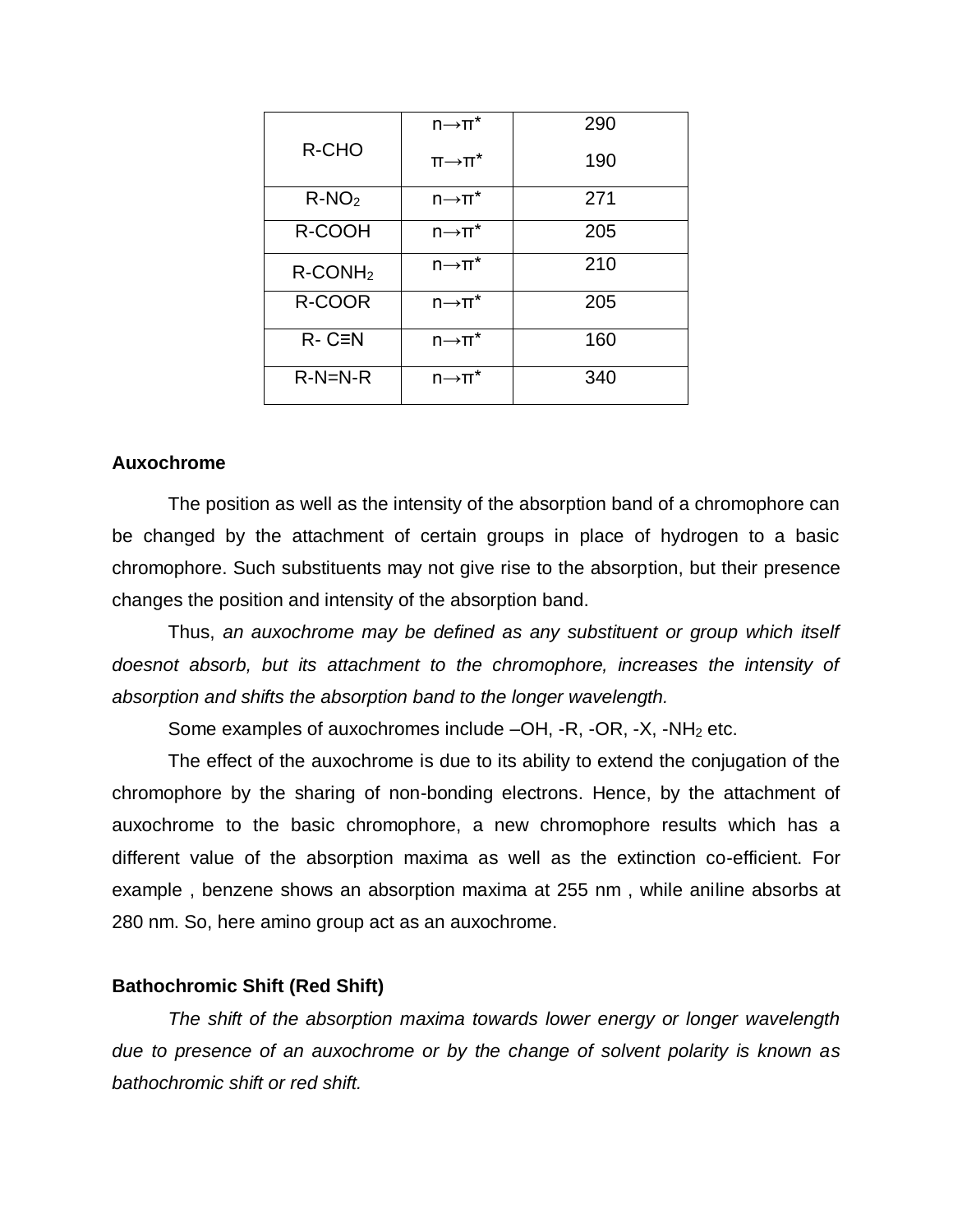The  $n \rightarrow \pi^*$  transition of carbonyl compounds show bathochromic shift due to decrease in solvent polarity.

#### **Hypsochromic Shift (Blue Shift)**

*The shift of the absorption maxima towards higher energy or shorter wavelength due to removal of conjugation or by the change of solvent polarity is known as hypsochromic shift or blue shift.*

In aniline, the lone pair of electron shows conjugation with the  $\pi$  – electrons of the benzene ring and hence has absorption maxima at 280 nm. But in acidic solution, due to the formation of anilinium ion, the lone pair of electron on nitrogen is no longer available and as a result the conjugation is lost. Hence, anilinium ion shows absorption maxima at shorter wavelength of 200 nm showing a blue shift.

#### **Hyperchromic Effect**

*The effect due to which the intensity of the absorption band of a chromophore increases due the presence of an auxochrome is known as hyperchromic effect.*

#### **Hypochromic Effect**

*The effect due to which the intensity of the absorption band of a chromophore decreases is known as hypochromic effect.*

**Problem 3.4:** Define auxochrome. What do you mean by red shift and blue shift of absorption maximum ? [**GU 2016**]

**Problem 3.5:** "The absorption at longer wavelength in electronic spectroscopy is due to the combination of a chromophore and an auxochrome group." Describe what do you mean by chromophore and auxochrome. Also explain briefly red shift and blue shift. [**GU 2015**]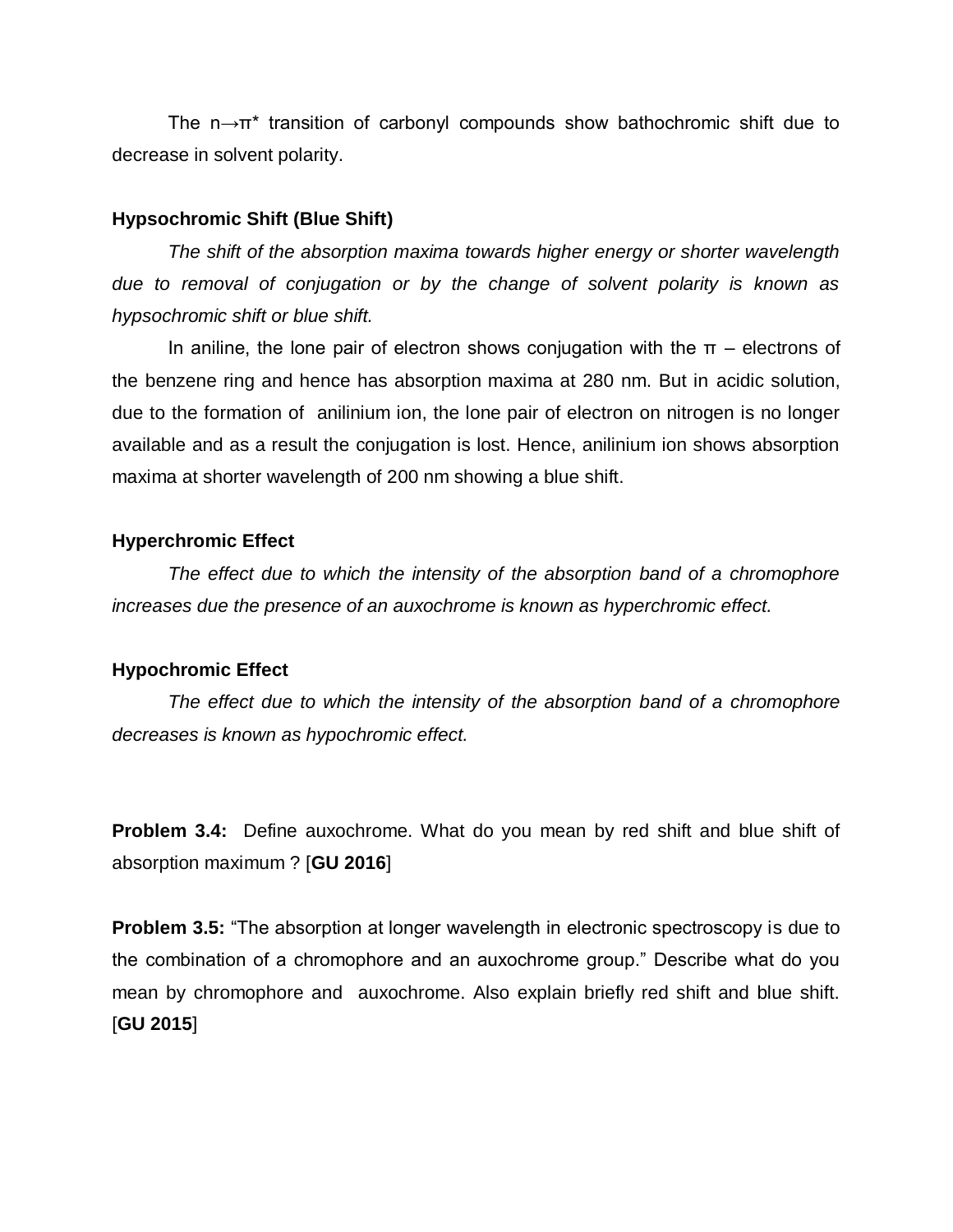# **Absorption due to ethylene chromophore**

# **Woodward's Rules**

Woodward gave some empirical rules to calculate the  $\lambda_{\text{max}}$  for conjugated dienes, trienes and polyenes. According to Woodward, some basic value is assigned to the parent compound and the increments made by each substituent is added to it. The values of the parent compound as well as various increments for dienes are shown in **Table 3.2**.

Table 3.2: Values of the parent compound as well as various increments for dienes.

| <b>Class</b>                      | Homoannular             | Heteroannular             |
|-----------------------------------|-------------------------|---------------------------|
|                                   | (cisoid) $(\lambda$ nm) | (transoid) $(\lambda$ nm) |
| Parent                            | 253                     | 214                       |
| Increments:                       |                         |                           |
| Double bond extending conjugation | 30                      | 30                        |
| Alkyl substituent or ring residue | 5                       | 5                         |
| Exocyclic double bond             | 5                       | 5                         |
| Auxochrome:                       |                         |                           |
| -OR                               | 6                       | 6                         |
| $-CI$ ,<br>-Br                    | 5                       | 5                         |
| $-OCOCH3$                         | $\overline{0}$          | 0                         |
| $-NR2$                            | 60                      | 60                        |

NB: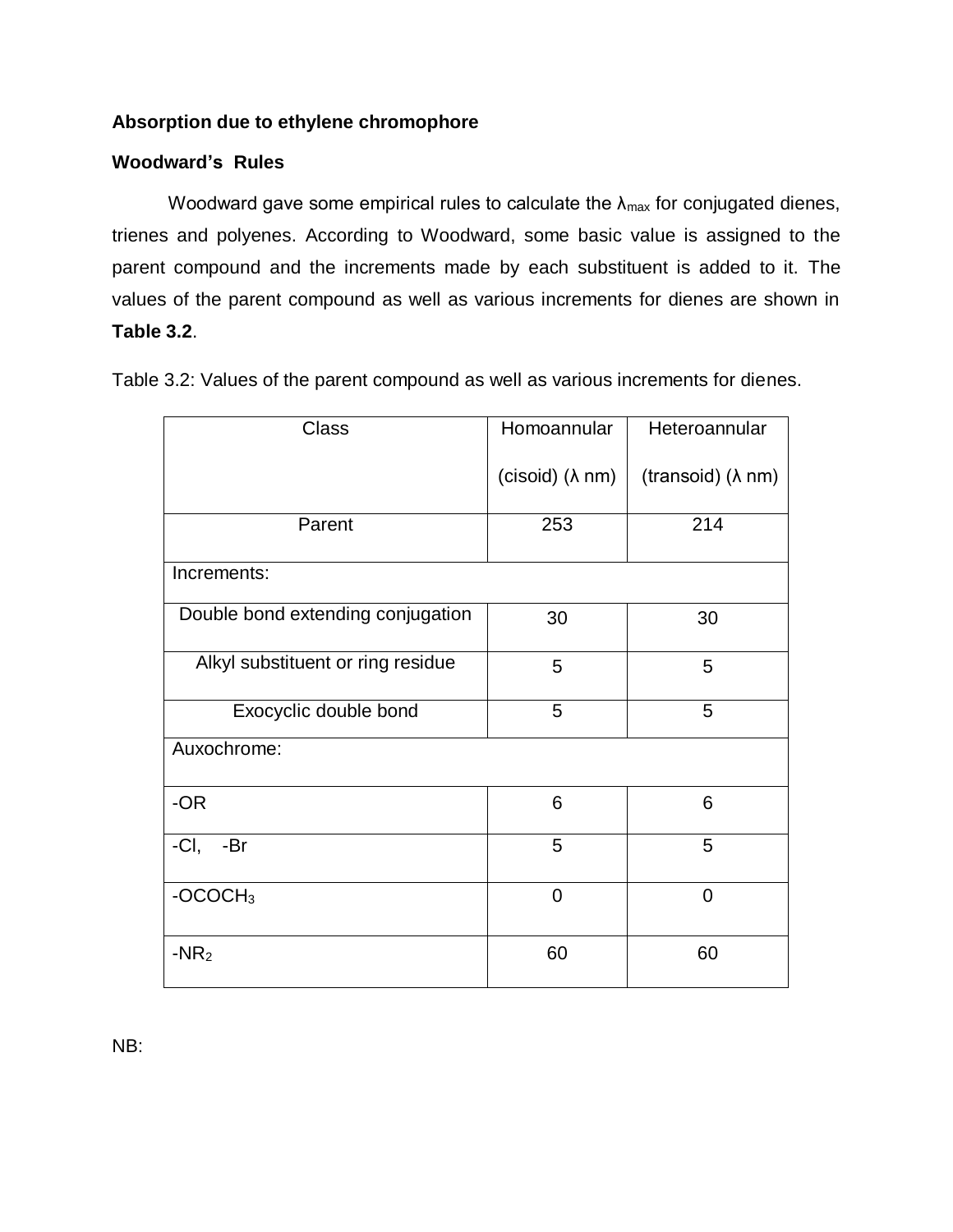- (i) A heteroannular diene means that the two double bonds in conjugation are present in different rings.
- (ii) A homoannular diene means that the two double bonds in conjugation are present in same ring.
- (iii) A double bond which lies at the junction of two rings is known as an exocyclic double bond. If a double bond connects two rings then it is considered as two exocyclic bonds.



**Problem 3.6**: Calculate the  $\lambda_{\text{max}}$  for the following compounds as per Woodward rule –

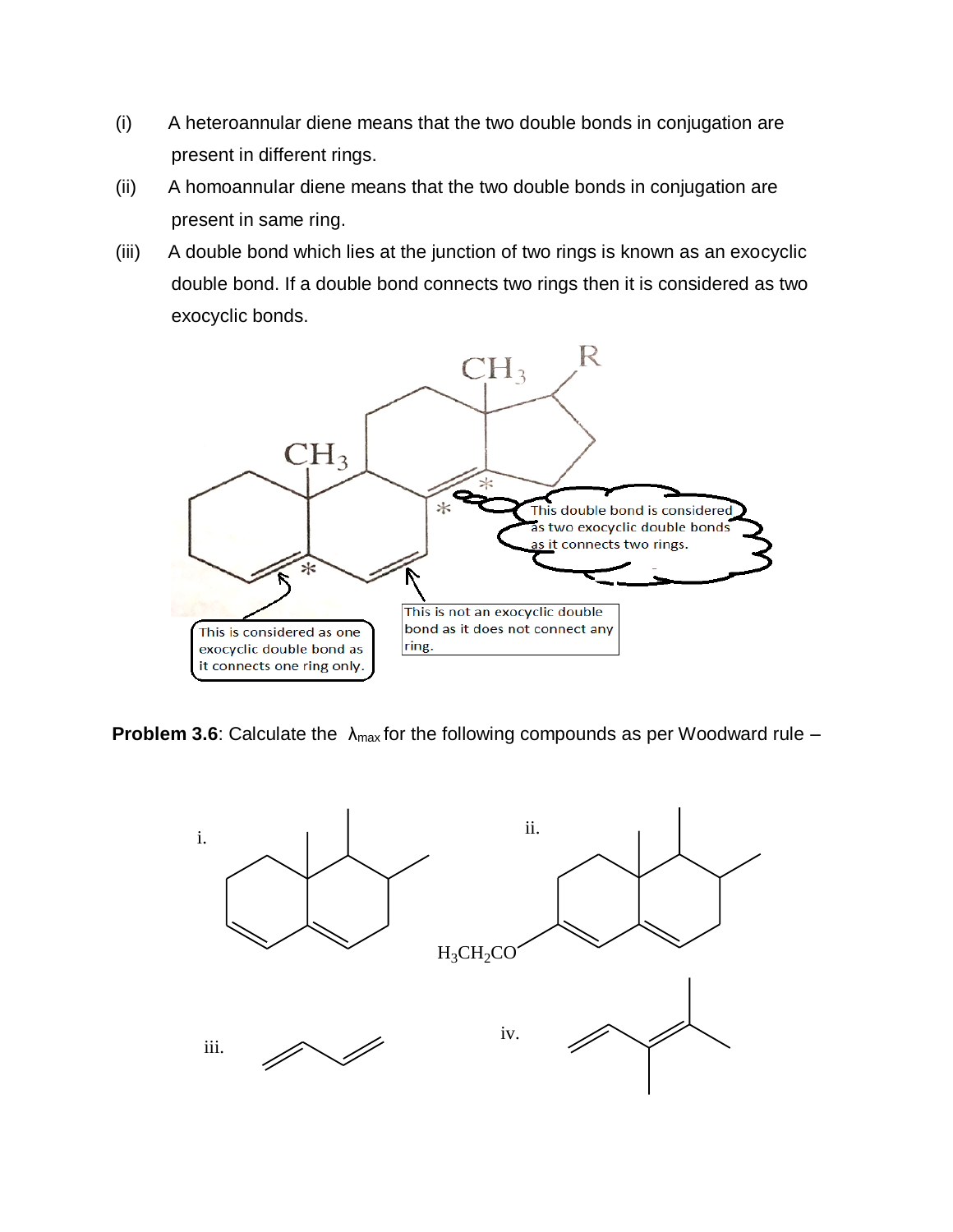# **Solution:**

| (i)   | Heteroannular Diene (Transoid)      | $= 214$ nm              |
|-------|-------------------------------------|-------------------------|
|       | Ring Residue $-$ (3 X 5)            | $15 \text{ nm}$<br>$=$  |
|       | <b>Exocyclic Double Bond</b>        | $5 \, \text{nm}$<br>$=$ |
|       | Calculated $(\lambda_{\text{max}})$ | $= 234$ nm              |
|       | Observed $(\lambda_{\text{max}})$   | $= 235$ nm              |
| (ii)  | Heteroannular Diene (Transoid)      | $= 214$ nm              |
|       | Ring Residue $-$ (3 X 5)            | $15 \text{ nm}$<br>$=$  |
|       | <b>Exocyclic Double Bond</b>        | $5 \, \text{nm}$<br>$=$ |
|       | $-OCH2CH3$ (-OR)                    | 6 nm<br>$=$             |
|       | Calculated $(\lambda_{\text{max}})$ | $= 240$ nm              |
|       | Observed $(\lambda_{\text{max}})$   | $= 241$ nm              |
|       |                                     |                         |
| (iii) | Transoid                            | 214 nm<br>$=$           |
|       | Observed $(\lambda_{\text{max}})$   | 217 nm<br>$=$           |
| (iv)  | Transoid                            | 214 nm<br>=             |
|       | Alkyl groups (3X5)                  | $15 \text{ nm}$         |
|       | Calculated $(\lambda_{\text{max}})$ | 229 nm                  |
|       | Observed $(\lambda_{\text{max}})$   | 228 nm                  |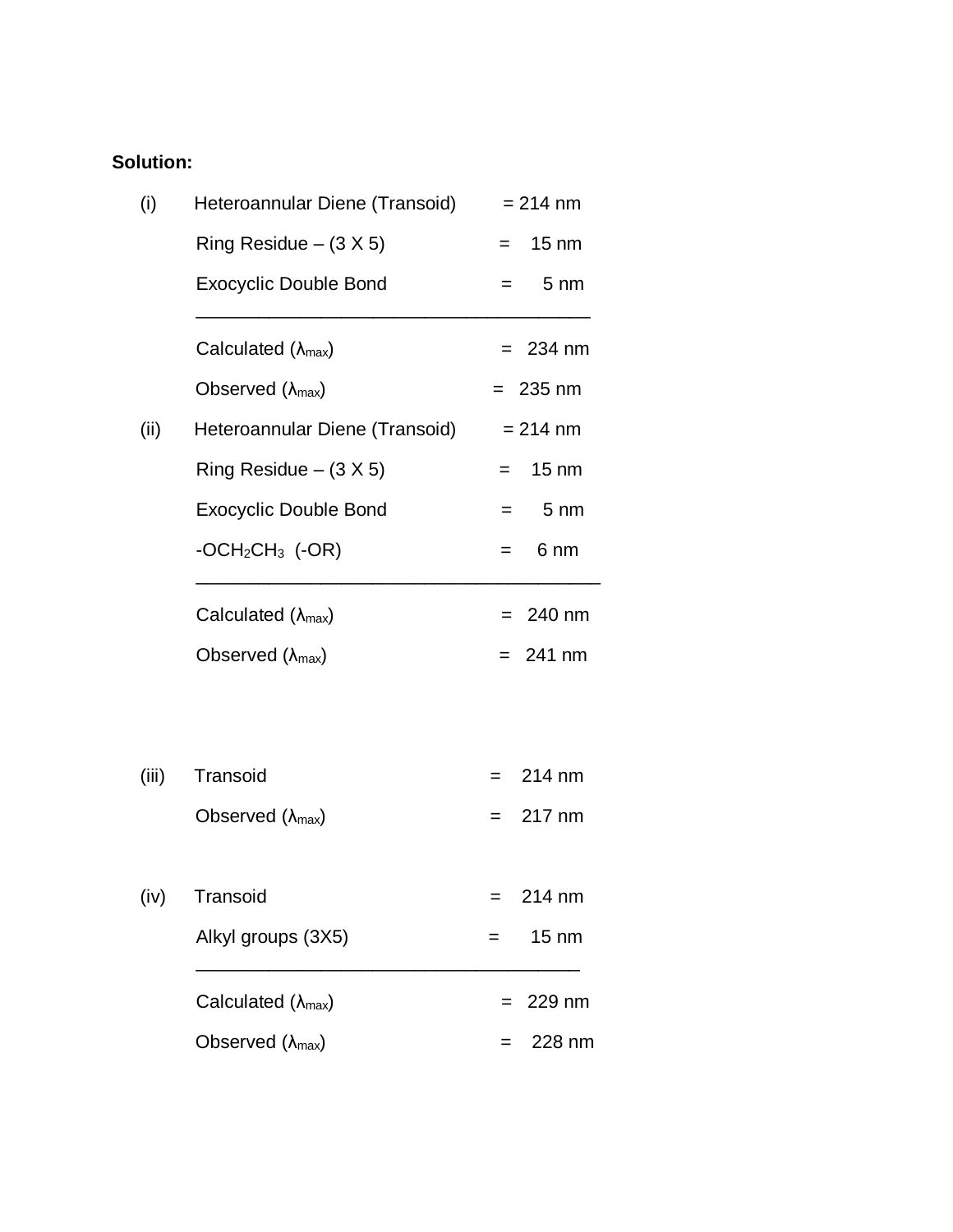

The values of the parent compound as well as various increments for enones are shown in **Table 3.3**.

**Problem 3.7** : Calculate the λ<sub>max</sub> for the following compounds as per Woodward rule –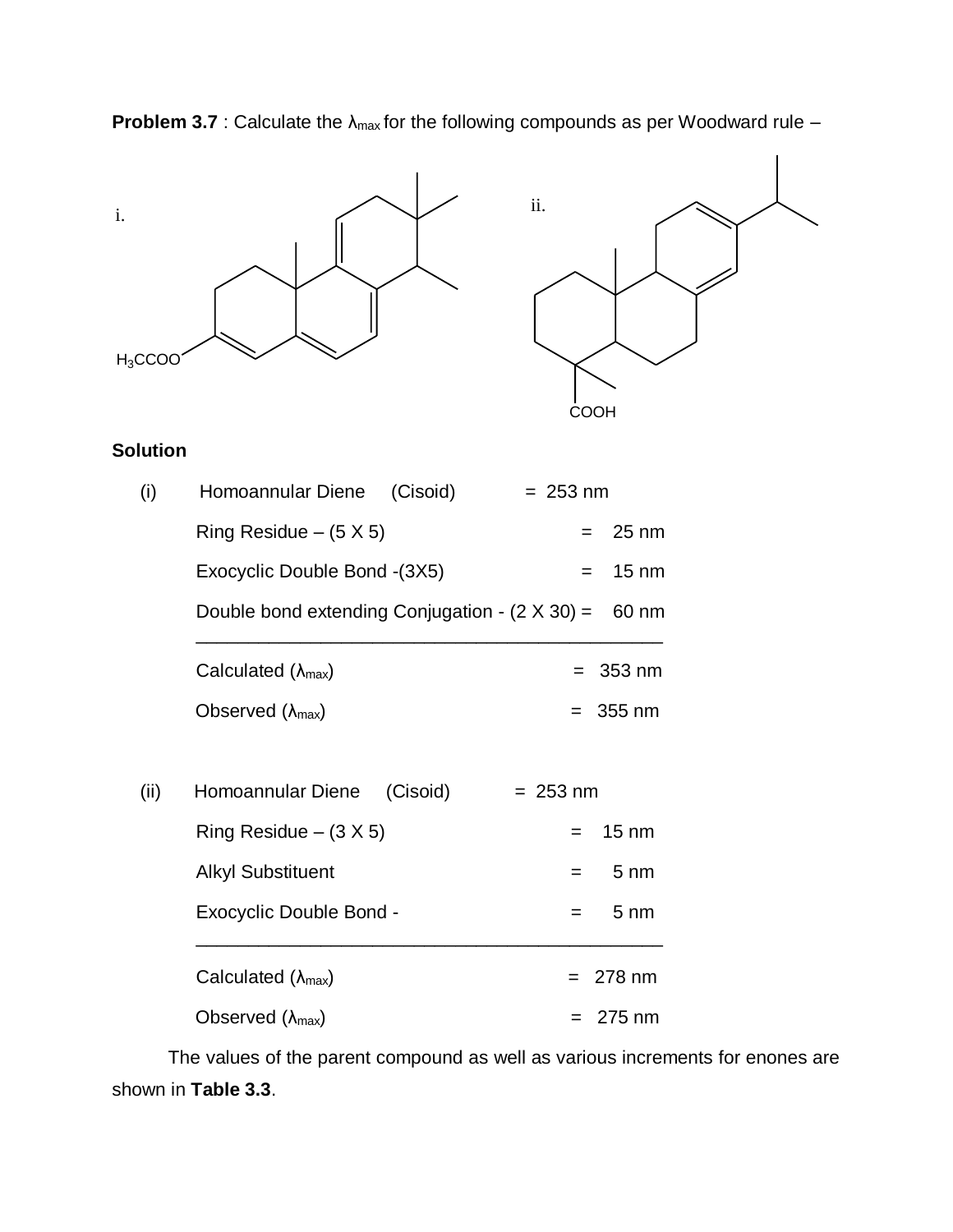|  | Table 3.3: Values of the parent compound as well as various increments for enones. |
|--|------------------------------------------------------------------------------------|
|--|------------------------------------------------------------------------------------|

|                                      |                     | Six membered ring                         | Five membered                       | Acyclic dienone |
|--------------------------------------|---------------------|-------------------------------------------|-------------------------------------|-----------------|
| Class                                |                     | or acyclic parent<br>enone $(\lambda$ nm) | ring parent enone<br>$(\lambda$ nm) | $(\lambda$ nm)  |
|                                      |                     |                                           |                                     |                 |
| Parent                               |                     | 215                                       | 202                                 | 245             |
| Increments                           |                     |                                           |                                     |                 |
| Double bond extending<br>conjugation |                     | 30                                        | 30                                  | 30              |
|                                      | $\alpha$            | 10                                        | 10                                  | 10              |
| Alkyl substituent or<br>ring residue | β                   | 12                                        | $\overline{12}$                     | 12              |
|                                      | y and<br>higher     | 18                                        | 18                                  | 18              |
| Exocyclic double bond                |                     | 5                                         | 5                                   | 5               |
| Auxochrome                           |                     |                                           |                                     |                 |
|                                      | $\alpha$            | 35                                        | 35                                  | 35              |
| $-OR$                                | β                   | 30                                        | 30                                  | 30              |
|                                      | γ                   | 17                                        | 17                                  | 17              |
|                                      | δ                   | 31                                        | 31                                  | 31              |
| -CI,                                 | $\alpha$            | 15                                        | 15                                  | 15              |
|                                      | β                   | 12                                        | 12                                  | 12              |
| -Br                                  | $\alpha$            | 25                                        | 25                                  | 25              |
|                                      | β                   | 30                                        | 30                                  | 30              |
|                                      | $\alpha$            | 35                                        | 35                                  | 35              |
| $-OH$                                | β                   | 30                                        | 30                                  | 30              |
|                                      | $\overline{\delta}$ | 50                                        | 50                                  | 50              |
| $-OCOCH3$                            | α, β, δ             | $\,6\,$                                   | $6\phantom{a}$                      | 6               |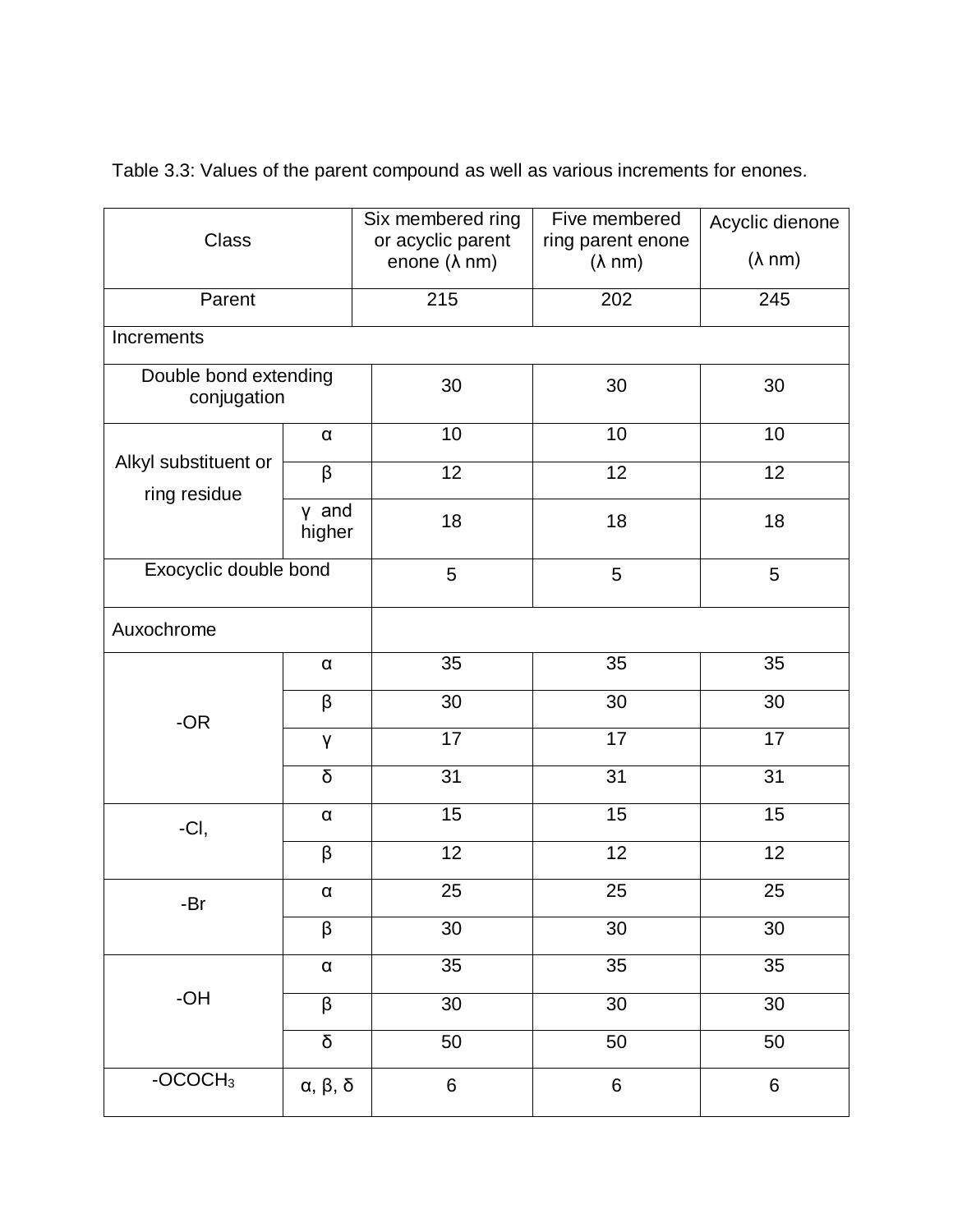| $-NR2$                     | 95 | 95 | 95 |
|----------------------------|----|----|----|
| Homocyclic diene component | 39 | 39 | 39 |

NB. The values are taken from spectroscopy,*Lampman,Pavia,Kriz,Vyvyan*,4th edition

**Problem 3.8** : Calculate the λ<sub>max</sub> for the following compounds as per Woodward rule –



# **Solution**

| i. Acyclic enone                       |                   | $= 215 \text{ nm}$ |  |
|----------------------------------------|-------------------|--------------------|--|
| Alkyl group at $\alpha$ position(1X10) | $=$ $-$           | $10 \; \text{nm}$  |  |
| Alkyl group at $\beta$ position (2X12) | $\alpha = \alpha$ | 24 nm              |  |
| Calculated $((\lambda_{max})$          |                   | -249 nm            |  |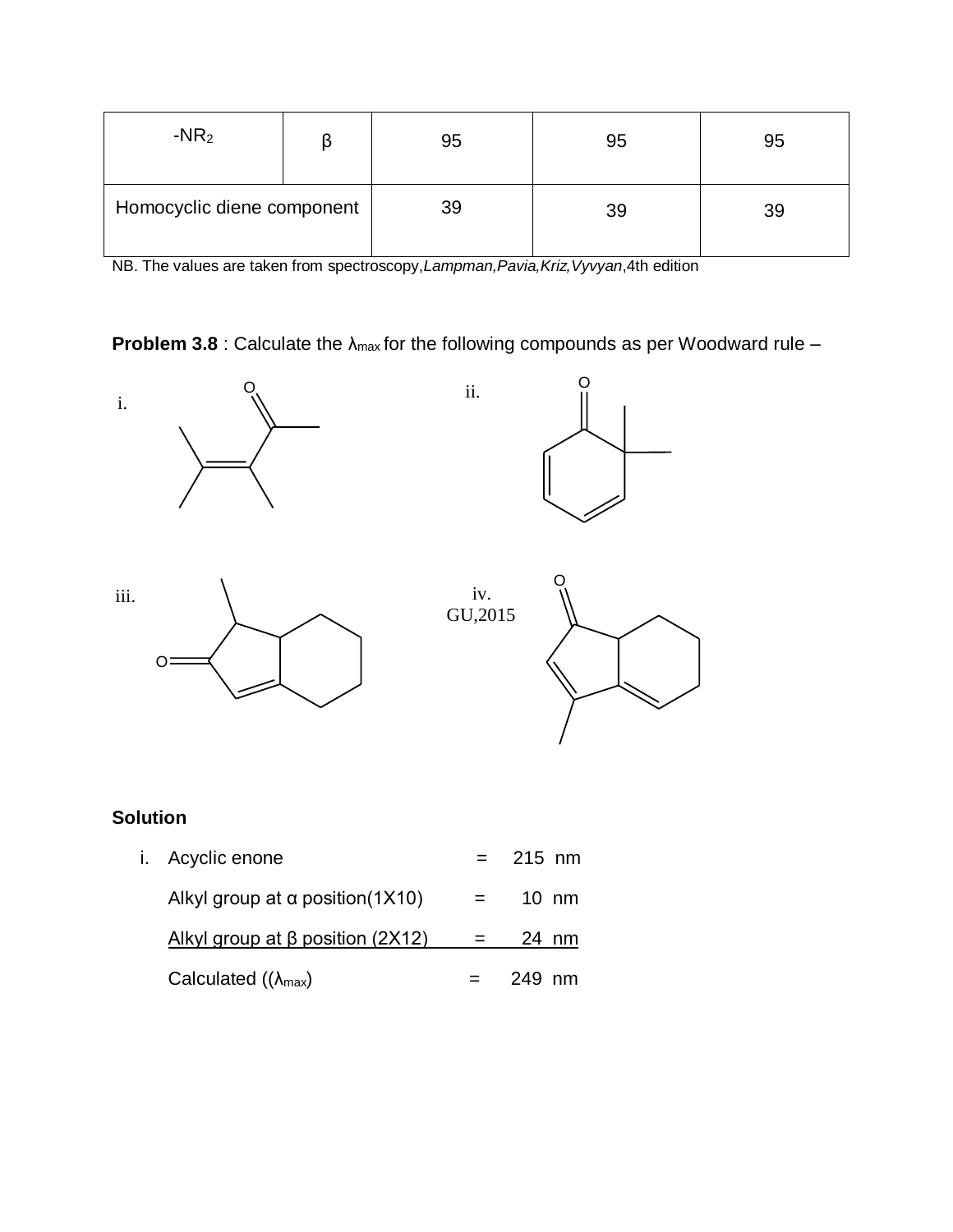ii. Six membered enone  $= 215 \text{ nm}$ Double extending conjugation = 30 nm Homocyclic diene  $=$  39 nm Alkyl group at  $\delta$  position(1X 18) = 18 nm Calculated  $((\lambda_{max})$  = 302 nm

| iii. Five membered enone                | $= 202 \text{ nm}$ |
|-----------------------------------------|--------------------|
| Ring residue at $\beta$ position (2X12) | $= 24$ nm          |
| Exocyclic double bond                   | $5 \text{ nm}$     |
| Alkyl group at $\delta$ position(1X 18) | $18 \text{ nm}$    |
| Calculated $((\lambda_{max})$           | 231 nm             |

iv. Five membered enone  $= 202$  nm Alkyl group at  $\beta$  position (1X12) = 12 nm Alkyl group at γ position  $(1X18)$  = 18 nm Exocyclic double bond = 5 nm Double extending conjugation = 30 nm Ring residue at  $\delta$  position(1X 18) = 18 nm Calculated  $((\lambda_{max})$  = 285 nm

# **Electronic Transitions in conjugated polyenes from particle in a box model**

The energy levels for free particles restricted to move in a 1D box are given by –

$$
E_n = n^2h^2/8ma^2
$$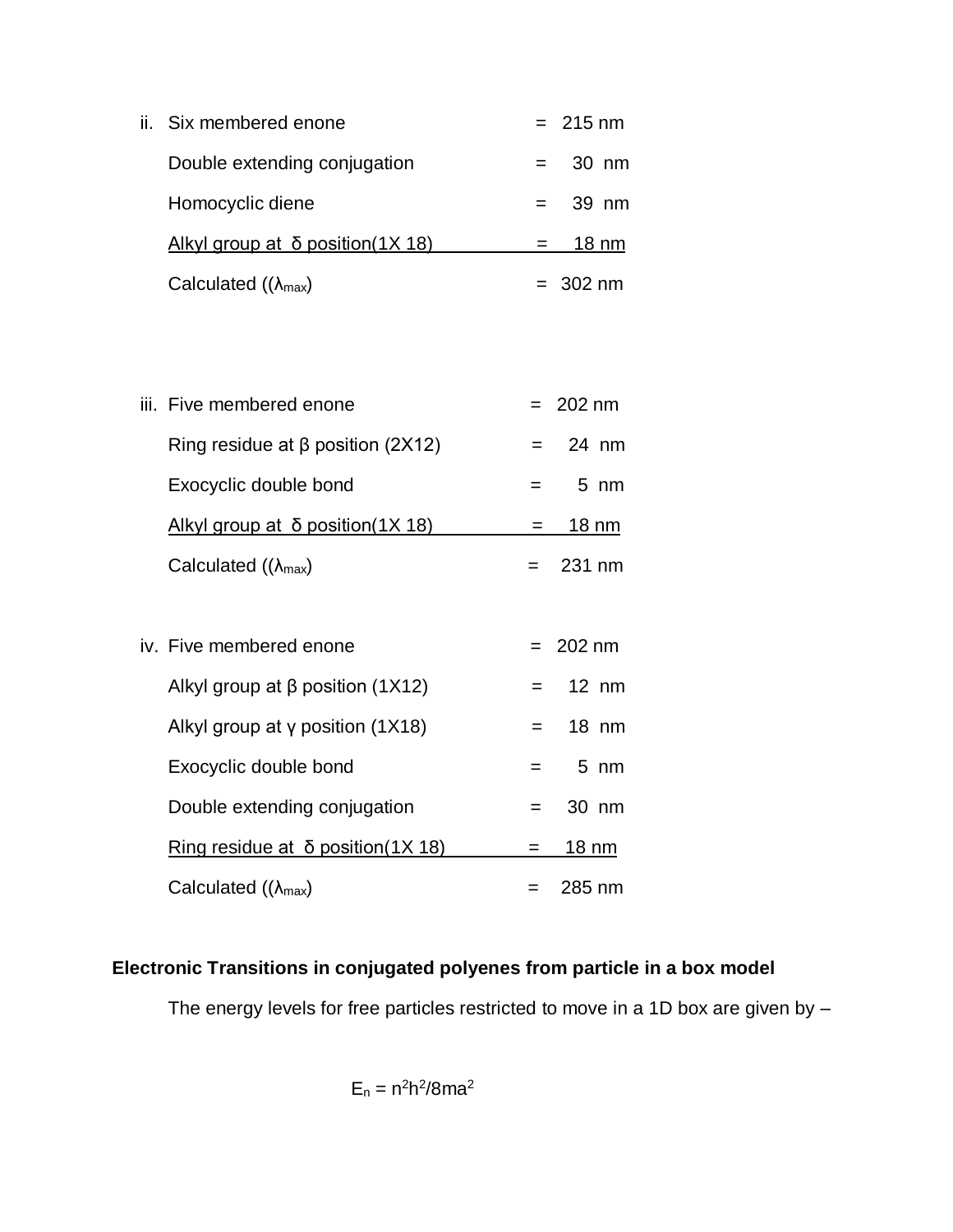Where n=1,2,3,……..

 $a =$  length of the potential box

 $m =$  mass of electron

h = Planck's constant

When an electron from the highest filled energy level with quantum number  $n = N/2$  is excited to the next higher level with quantum number  $n' = N/2 + 1$ , energy is absorbed. The difference in energy between these two levels is given as –

$$
\Delta E = h^2/8ma^2 [n'^2 - n^2]
$$
  
or 
$$
\Delta E = h^2/8ma^2 [ (N/2 + 1)^2 - (N/2)^2 ]
$$

which on simplification gives,

$$
\Delta E = h^2/8ma^2 [N + 1]
$$

Thus, the absorption wavelength is given by,

 ∆E = hν where ν = frequency of radiation or  $ΔE = hc/λ$  where c = velocity of light,  $λ$  = wavelength of radiation or  $\lambda = hc/\Delta E$ or  $\lambda =$  hc 8ma<sup>2</sup>/ h<sup>2</sup> [ N + 1] or λ = 8mca<sup>2</sup> / h [ N + 1] …………………………………… (3.1)

In the above equation, the length of the potential box is not the length of the carbon chain but is taken as the length of the carbon chain plus one extra bond length on each side of the chain, i.e.

 $a = (N - 1 + 2)$  l where  $l =$  carbon- carbon bond length or  $a = (N + 1)1$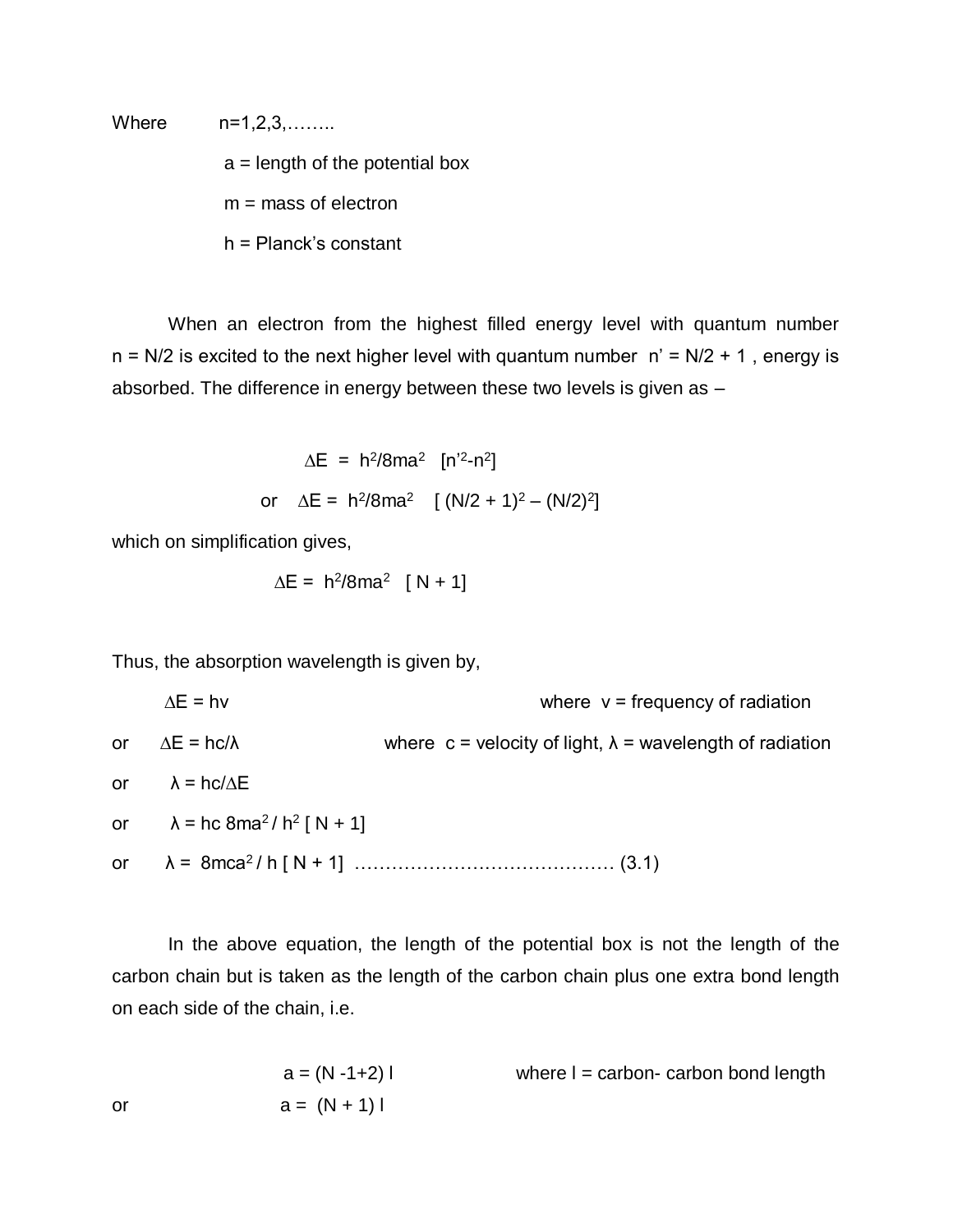Putting the value of a in (i), we get

$$
\lambda = 8 \text{ m c} [(N + 1) I]^{2} / h [N + 1]
$$

or  $\lambda = 8 \text{ m c} (N + 1) 1^2/h$ 

Which is the wavelength of absorption of conjugated polyene.

NB: For a completely filled conjugated system, the number of π MO's is even. Hence in the ground state of the system the quantum number of the highest filled MO will be N/2, where N is the number of  $\pi$  electrons (or the number of carbon atoms involved).

### **Effects of Solvents on Electronic Transition**

For the analysis, using ultraviolet spectroscopy, it is very important to choose a suitable solvent. The position as well as intensity of absorption maxima is shifted for a particular chromophore by changing the solvent polarity.

A good solvent should show the following characteristics –

*Firstly, it should not absorb ultraviolet radiation in the same region as the substance whose spectrum is being studied.* Normally, the solvents that donot contain conjugated systems are suitable for this study.

*Secondly, it should show fine structure in absorption band.* Normally, the fine structure in the absorption band is observed, when the spectrum of the sample is taken in non-polar solvent, as in non-polar solvent the solute doesnot form hydrogen bond with the solvent. But in polar solvent due to the formation of hydrogen bonding between solute and solvent, the fine structure may disappear.

*Thirdly, it should have the ability to influence the wavelength of ultraviolet radiation that will be absorbed via stabilization of either the ground or the excited state.*

For a particular chromophore, it is possible to change the position as well as intensity of absorption maxima by changing the polarity of the solvent. But there is no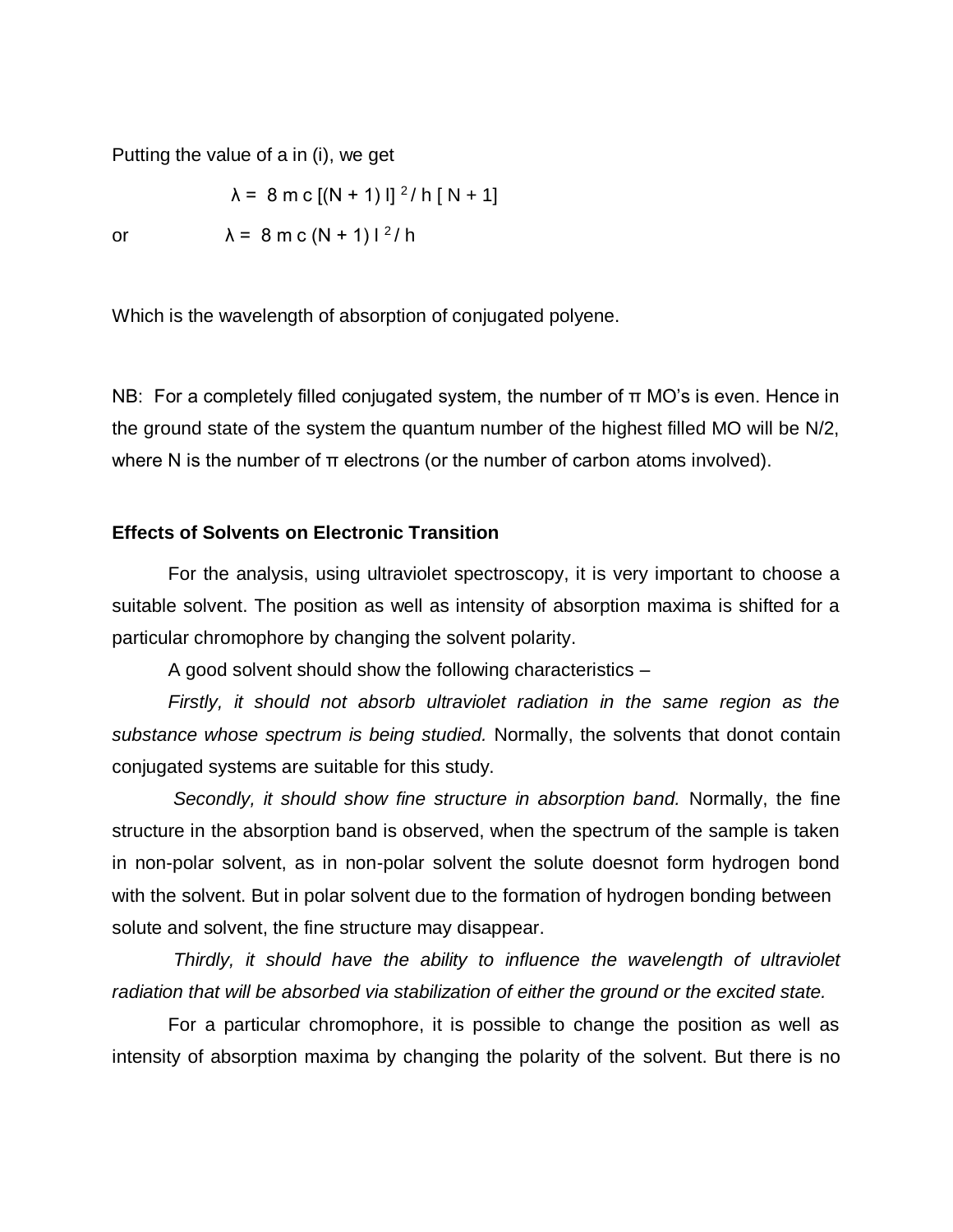any appreciable shift observed on the absorption maxima for non-polar compounds with change in solvent polarity.

Usually, polar solvents form hydrogen bonds readily with the ground states of the solute (polar molecules) in comparison to their excited states. In this case, polar solvents increase the energies of electronic transitions in the molecules and as a result the  $n \rightarrow \pi^*$  type of transitions shift to shorter wavelengths. For example, the absorption maxima for acetone in hexane is observed at 279 nm, while in water it is observed at 264 nm.

On the other hand, in some cases polar solvents form hydrogen bonds readily with the excited states of the solute in comparison to their ground states. In this case, polar solvents decrease the energies of electronic transitions in the molecules and as a result the  $\pi \rightarrow \pi^*$  type of transitions shift to longer wavelengths. In such case, the absorption maxima will be more in ethanol than in hexane. In case of alcohols and amines formation of hydrogen bonding takes place with solvent molecules. Absorptions in this case occur due to the presence of non-bonding electrons on the heteroatoms  $(n \rightarrow \sigma^*$  transition) and thus transition requires greater energy, thereby shifting the absorption maxima to shorter wavelengths.

The shift in the  $n \rightarrow \pi^*$  transitions for acetone in various solvents with change in solvent polarity is shown in **Table 3.4**.

For spectral analysis, usually a dilute solution of the sample is prepared. A 95% ethanol is most commonly used as solvent for such spectral analysis.

Thus, it can be concluded that increase in solvent polarity shifts the absorption maxima towards shorter wavelength for  $n \rightarrow \pi^*$  and  $n \rightarrow \sigma^*$  transition while to longer wavelength for  $\pi \rightarrow \pi^*$  transition.

**Table 3.4:** Shift in the n→π \* transitions for acetone in various solvents with change in solvent polarity.

| Solvent            | $\lambda_{\text{max}}$ (nm) |
|--------------------|-----------------------------|
| H <sub>2</sub> O   | 264.5                       |
| CH <sub>3</sub> OH | 270                         |
| $C_2H_5OH$         | 272                         |
| CHCl <sub>3</sub>  | 277                         |
| $C_6H_{14}$        | 279                         |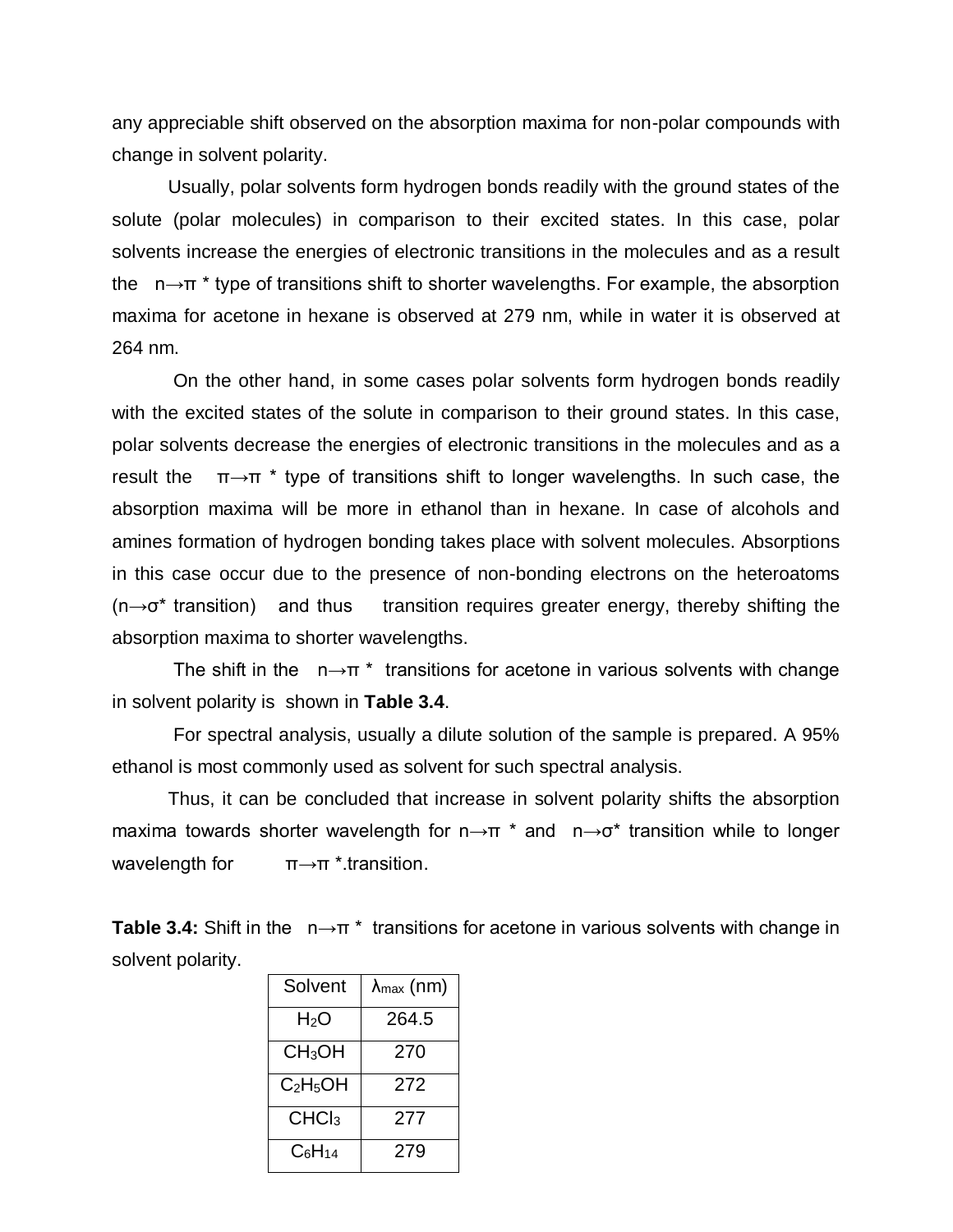#### **Quantitative Estimation by Spectrophotometry**

Spectrophotometric analysis is generally used whenever the sample is coloured. Substances like dichromate, permanganate, cupric, ferric ions etc. can be analyzed directly as such without chemical reactions. As most of the ions are colourless, these are made to react with suitable reagents to form coloured solutions which are then put into analysis. The reagent should be selected such that it reacts with only one ion. It eliminates interference due to the presence of other ions in solution.

Since Beer's law shows variation it cannot be directly applied for analytical problems. The difficulty can be removed by plotting calibration curve between the absorbance and the sample concentration used for preparing calibration curves. For preparing calibration curves a series of standard solutions are prepared. The spectrophotometer is set at that wavelength where the absorption is maximum. This value can be known from the curve between concentration (moles per litre) against absorbance or optical density. After this the absorbance of each solution is measured and then plotted against the concentration of the solution to get a calibration curve.

For measuring the concentration of the unknown solution the absorbance is measured at the wavelength as used for the calibration curve. After this the concentration of the unknown solution can be measured from the calibration curve by observing the value of concentration against the absorbance of the solution. The use of calibration curves is the normal procedure for the quantitative application of spectrophotometry.